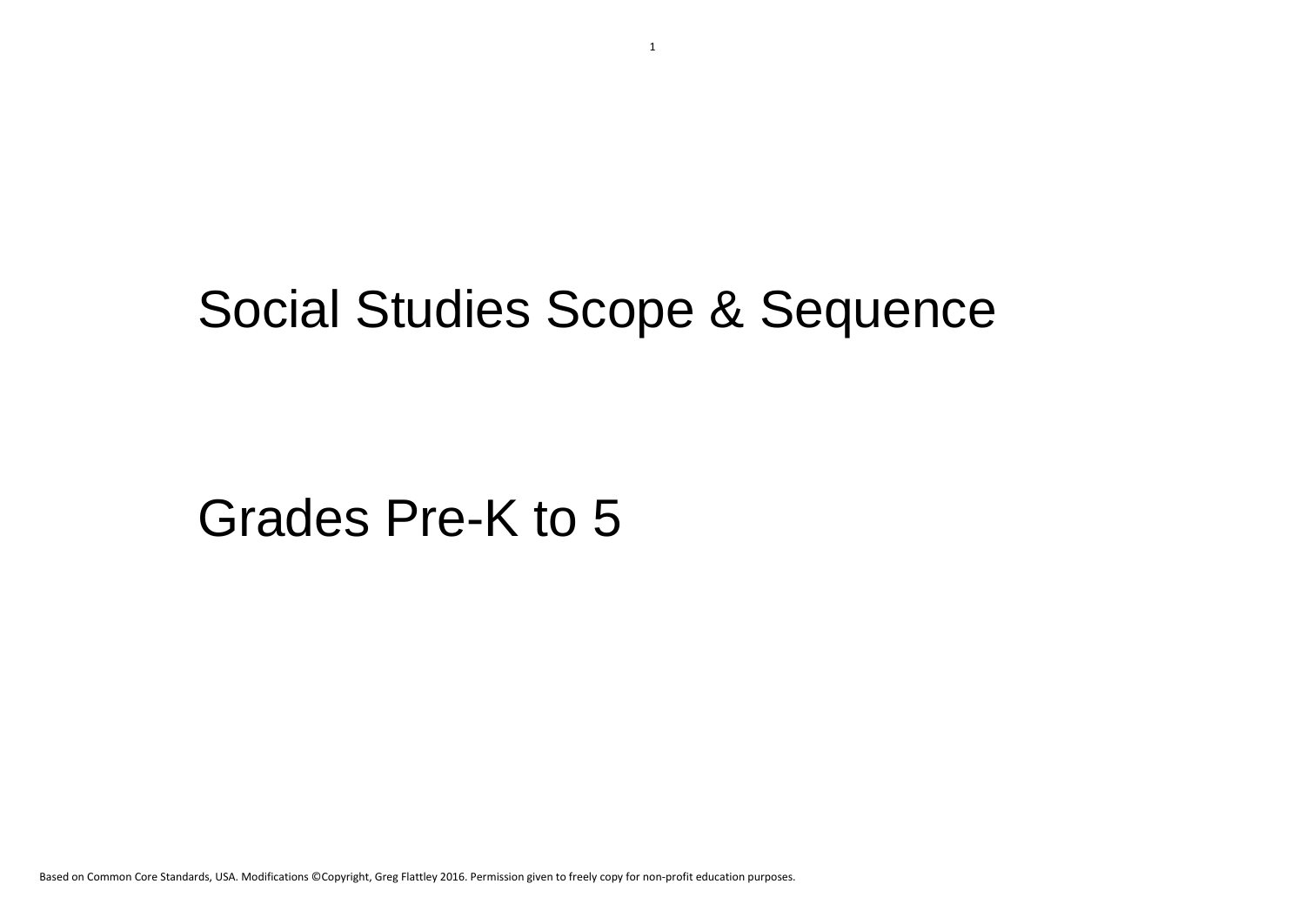### **Social Studies – Pre-K**

| <b>Guidelines</b>                             | <b>Time, Continuity, and</b><br>Change<br>(Integrate with<br>'Geography')                                                                                                                                 | <b>Connections and</b><br><b>Conflict</b><br>(Integrate with Society<br>& Identity)                                                                                                     | Geography<br>(Integrate with<br><b>Time, Continuity</b><br>and Change)                                                                                   | <b>Culture</b>                                                                                                                                                                               | <b>Society and</b><br><b>Identity</b><br>(Integrate with<br><b>Connections &amp;</b><br><b>Conflict)</b>                                   | <b>Government</b>                                                                                                                                                                             | Production,<br><b>Distribution, and</b><br><b>Consumption</b>                                                                                                     | Science,<br><b>Technology, and</b><br><b>Society</b>                                                                                                                      |
|-----------------------------------------------|-----------------------------------------------------------------------------------------------------------------------------------------------------------------------------------------------------------|-----------------------------------------------------------------------------------------------------------------------------------------------------------------------------------------|----------------------------------------------------------------------------------------------------------------------------------------------------------|----------------------------------------------------------------------------------------------------------------------------------------------------------------------------------------------|--------------------------------------------------------------------------------------------------------------------------------------------|-----------------------------------------------------------------------------------------------------------------------------------------------------------------------------------------------|-------------------------------------------------------------------------------------------------------------------------------------------------------------------|---------------------------------------------------------------------------------------------------------------------------------------------------------------------------|
| <b>Big Idea</b>                               |                                                                                                                                                                                                           | Communication: Words<br>help us to express ourselves<br>and communicate with<br>others.                                                                                                 | Our weather changes<br>over time.<br>[Yearlong unit]                                                                                                     | Cities, towns &<br>neighborhoods have<br>places where people<br>live, meet and work                                                                                                          | All about me. Every<br>day I learn who I am<br>and what I can do.                                                                          | Not covered this year                                                                                                                                                                         | Not covered this year                                                                                                                                             | Tools can be used to help<br>us with physical and<br>mental tasks                                                                                                         |
| <b>Essential</b><br><b>Questions</b>          |                                                                                                                                                                                                           | How would we communicate<br>without words?<br>How does sign language<br>work?<br>Why should we talk to each<br>other?<br>Why do we have books?                                          | In what ways does our<br>weather change?<br>What are the changes<br>in our weather over 10<br>months?<br>How does the weather<br>affect our daily lives? | Why do most people<br>live in cities and<br>towns?<br>Why do some people<br>live in the countryside?<br>Why do we live in<br>houses?<br>Where do people<br>meet?<br>Where do people<br>work? | What are our different<br>feelings?<br>What are our needs<br>and wants?<br>How do I stay safe?                                             |                                                                                                                                                                                               |                                                                                                                                                                   | What is a tool?<br>Which animals use tools?<br>What do different tools<br>do?<br>Which tools do we use<br>every day?                                                      |
| <b>Prompts to</b><br>create<br>understandings |                                                                                                                                                                                                           | •How words affect people<br>Words that help; words that<br>hurt<br>•How authors use words to<br>express themselves                                                                      | • Weather affects how<br>we live.<br>• There are similarities<br>and differences in<br>seasons.                                                          | Identifying features of<br>a neighborhood<br>How we can<br>represent the<br>features of a<br>neighborhood using a<br>symbol system<br>People need goods<br>and services to live.             | My feelings, likes<br>and dislikes<br>• Myself as part of my<br>family and<br>community<br>• Things I can do<br>• Things I shouldn't<br>do |                                                                                                                                                                                               |                                                                                                                                                                   | • What kinds of tools help<br>us complete physical or<br>mental tasks<br>• How tools help us<br>complete a physical or<br>mental task                                     |
| <b>Standards</b>                              | <b>Standard 1 Students will</b><br>understand patterns of<br>change and continuity,<br>relationships between people<br>and events through time, and<br>various interpretations of<br>these relationships. | <b>Standard 2 Students will</b><br>understand causes and<br>effects of interaction among<br>societies, including trade,<br>systems of international<br>exchange, war, and<br>diplomacy. | <b>Standard 3 Students</b><br>will understand the<br>interactions and<br>relationship between<br>human societies and<br>their physical<br>environment.   | <b>Standard 4 Students</b><br>will understand cultural<br>and intellectual<br>developments and<br>interactions among<br>societies.                                                           | <b>Standard 5 Students</b><br>will understand social<br>systems and<br>structures and how<br>these influence<br>individual.                | <b>Standard 6 Students will</b><br>understand why societies<br>create and adopt systems of<br>governance and how they<br>address human needs.<br>rights, responsibilities and<br>citizenship. | <b>Standard 7 Students will</b><br>understand fundamental<br>economic principles and<br>ways in which economies<br>are shaped by geographic<br>and human factors. | <b>Standard 8 Students will</b><br>understand how societies<br>have influenced and been<br>influenced by scientific<br>developments and<br>technological<br>developments. |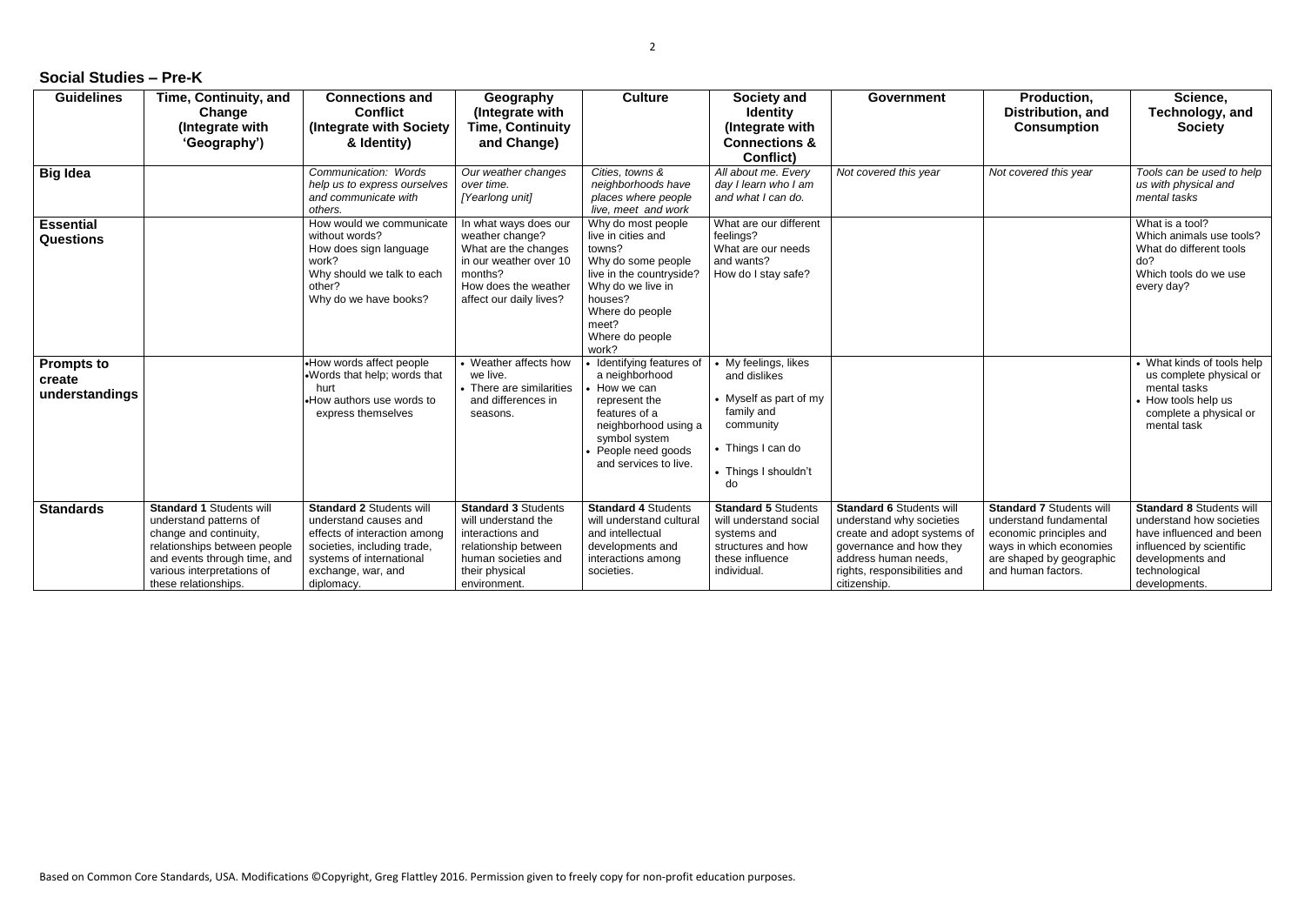### **Social Studies - KG**

| <b>Guidelines</b>                                                   | <b>Time, Continuity</b>                                                                                                                                                                                                                                                                                               | <b>Connections and</b>                                                                                                                                                                                                                                                                                                                                                                                                        | Geography                                                                                                                                                                                                                                                                                                                                                                                                                                                                                       | <b>Culture</b>                                                                                                                                                                                                                                                                                                                                                          | <b>Society and</b>                                                                                                                                                                                                                                                                                                                                                                                                                              | <b>Government</b>                                                                                                                                                                                                                                                                                                                                                                                   | <b>Production, Distribution,</b>                                                                                                                                                                                                                                                                                                         | Science, Technology, and                                                                                                                                                                                                                                                                                                                                               |
|---------------------------------------------------------------------|-----------------------------------------------------------------------------------------------------------------------------------------------------------------------------------------------------------------------------------------------------------------------------------------------------------------------|-------------------------------------------------------------------------------------------------------------------------------------------------------------------------------------------------------------------------------------------------------------------------------------------------------------------------------------------------------------------------------------------------------------------------------|-------------------------------------------------------------------------------------------------------------------------------------------------------------------------------------------------------------------------------------------------------------------------------------------------------------------------------------------------------------------------------------------------------------------------------------------------------------------------------------------------|-------------------------------------------------------------------------------------------------------------------------------------------------------------------------------------------------------------------------------------------------------------------------------------------------------------------------------------------------------------------------|-------------------------------------------------------------------------------------------------------------------------------------------------------------------------------------------------------------------------------------------------------------------------------------------------------------------------------------------------------------------------------------------------------------------------------------------------|-----------------------------------------------------------------------------------------------------------------------------------------------------------------------------------------------------------------------------------------------------------------------------------------------------------------------------------------------------------------------------------------------------|------------------------------------------------------------------------------------------------------------------------------------------------------------------------------------------------------------------------------------------------------------------------------------------------------------------------------------------|------------------------------------------------------------------------------------------------------------------------------------------------------------------------------------------------------------------------------------------------------------------------------------------------------------------------------------------------------------------------|
|                                                                     | and Change                                                                                                                                                                                                                                                                                                            | <b>Conflict</b>                                                                                                                                                                                                                                                                                                                                                                                                               |                                                                                                                                                                                                                                                                                                                                                                                                                                                                                                 |                                                                                                                                                                                                                                                                                                                                                                         | <b>Identity</b>                                                                                                                                                                                                                                                                                                                                                                                                                                 |                                                                                                                                                                                                                                                                                                                                                                                                     | and Consumption                                                                                                                                                                                                                                                                                                                          | <b>Society</b>                                                                                                                                                                                                                                                                                                                                                         |
| <b>Big Idea</b>                                                     | Looking at changes in ourselves allows us to reflect<br>on our personal transitions.                                                                                                                                                                                                                                  |                                                                                                                                                                                                                                                                                                                                                                                                                               | Learning about the place in which we live<br>helps us know the world.                                                                                                                                                                                                                                                                                                                                                                                                                           |                                                                                                                                                                                                                                                                                                                                                                         | Friendship connects<br>us with others.                                                                                                                                                                                                                                                                                                                                                                                                          | Our classroom rules<br>keep us happy, safe                                                                                                                                                                                                                                                                                                                                                          | People and workers, their jobs and tools.                                                                                                                                                                                                                                                                                                |                                                                                                                                                                                                                                                                                                                                                                        |
| <b>Essential</b><br><b>Questions</b>                                | [Yearlong unit]<br>What is meant by "the<br>past?'<br>How is the past different<br>from the present?<br>Why is knowing about<br>the past important?<br>How is knowledge about<br>the past preserved?                                                                                                                  | What is conflict?<br>What is cooperation?<br>Why do groups of<br>people have conflict?<br>Why do groups of<br>people cooperate?<br>How can people work<br>together?                                                                                                                                                                                                                                                           | How can location be<br>explained?<br>What makes one<br>place different from<br>another place?<br>Why does<br>someone's physical<br>environment matter?<br>How can you explain<br>where a place is<br>located?                                                                                                                                                                                                                                                                                   | What is culture?<br>How is it possible to<br>distinguish between<br>two cultures?<br>How does someone<br>know how to behave,<br>even when that person<br>is not told how to?<br>How do different<br>groups of people living<br>in one place influence a<br>culture?                                                                                                     | How are individuals<br>affected by different<br>social systems?<br>How do different<br>cultures affect people<br>differently?<br>What institutions have<br>the greatest impact on<br>people?<br>Why do people from<br>different cultures<br>sometimes seem<br>different?                                                                                                                                                                        | and working well.<br>What is power?<br>How is power gained,<br>justified, and used?<br>How do competing<br>interests influence how<br>power is distributed?<br>How does government<br>affect people's lives?<br>What are the more<br>important responsibilities<br>that people have toward<br>their government?                                                                                     | Why do people buy what they do?<br>Why cannot people buy whatever<br>they want?<br>What kinds of products are made<br>locally?<br>What kinds are made in other<br>places? How does trade work?                                                                                                                                           | What is the difference between a<br>tool and a technique?<br>What does the word technology<br>mean?<br>Does technology help people?<br>Is technology always good?<br>How do new technologies change<br>the way people live? How they<br>think?                                                                                                                         |
|                                                                     |                                                                                                                                                                                                                                                                                                                       |                                                                                                                                                                                                                                                                                                                                                                                                                               |                                                                                                                                                                                                                                                                                                                                                                                                                                                                                                 |                                                                                                                                                                                                                                                                                                                                                                         | What is the difference<br>between "tolerance"<br>and "acceptance"?                                                                                                                                                                                                                                                                                                                                                                              |                                                                                                                                                                                                                                                                                                                                                                                                     |                                                                                                                                                                                                                                                                                                                                          |                                                                                                                                                                                                                                                                                                                                                                        |
| <b>Prompts to</b>                                                   | • Changes in our lives                                                                                                                                                                                                                                                                                                |                                                                                                                                                                                                                                                                                                                                                                                                                               | • People and places create a community                                                                                                                                                                                                                                                                                                                                                                                                                                                          |                                                                                                                                                                                                                                                                                                                                                                         | • What a friend is                                                                                                                                                                                                                                                                                                                                                                                                                              | • Why we have rules of $\vert \cdot \vert$                                                                                                                                                                                                                                                                                                                                                          |                                                                                                                                                                                                                                                                                                                                          | People in the community have jobs that help                                                                                                                                                                                                                                                                                                                            |
| create                                                              | • Changes over the school year in ourselves                                                                                                                                                                                                                                                                           |                                                                                                                                                                                                                                                                                                                                                                                                                               | • How people and places help us                                                                                                                                                                                                                                                                                                                                                                                                                                                                 |                                                                                                                                                                                                                                                                                                                                                                         | • Fair and peaceful                                                                                                                                                                                                                                                                                                                                                                                                                             | behavior<br>• What essential                                                                                                                                                                                                                                                                                                                                                                        | the community to thrive                                                                                                                                                                                                                                                                                                                  | For different jobs some tools are the same                                                                                                                                                                                                                                                                                                                             |
| understandings                                                      | • Where we are going in the future                                                                                                                                                                                                                                                                                    |                                                                                                                                                                                                                                                                                                                                                                                                                               | • How we connect with our community                                                                                                                                                                                                                                                                                                                                                                                                                                                             |                                                                                                                                                                                                                                                                                                                                                                         | ways of sharing,<br>communicating and<br>working together                                                                                                                                                                                                                                                                                                                                                                                       | agreements are<br>• How to develop a<br>class Code of                                                                                                                                                                                                                                                                                                                                               | and some are different                                                                                                                                                                                                                                                                                                                   |                                                                                                                                                                                                                                                                                                                                                                        |
|                                                                     |                                                                                                                                                                                                                                                                                                                       |                                                                                                                                                                                                                                                                                                                                                                                                                               |                                                                                                                                                                                                                                                                                                                                                                                                                                                                                                 |                                                                                                                                                                                                                                                                                                                                                                         | • How we can<br>cooperate to solve<br>a problem                                                                                                                                                                                                                                                                                                                                                                                                 | Conduct                                                                                                                                                                                                                                                                                                                                                                                             |                                                                                                                                                                                                                                                                                                                                          |                                                                                                                                                                                                                                                                                                                                                                        |
| <b>Enduring</b><br><b>Understandings</b><br>(KG through<br>Grade 5) | The past is a broad<br>term referring to events<br>that happened or<br>people who lived before<br>now.<br>The past cannot be<br>changed.<br>Knowing about the past<br>helps us to understand<br>the present better.<br>The past is preserved in<br>many ways, including in<br>stories and in tales of<br>folk heroes. | • Conflict is when<br>people disagree and<br>they become angry<br>or aggressive.<br>Cooperation is when<br>people work<br>together.<br>• Conflict occurs for<br>many reasons, but<br>essentially because<br>people have different<br>wants and needs.<br>Cooperation is when<br>people agree that<br>they have a common<br>goal and they work<br>together toward that<br>goal.<br>People can work<br>together in many<br>ways | People depend on<br>their physical<br>environment.<br>Different physical<br>environments<br>influence different<br>cultures in distinct<br>ways.<br>People adapt their<br>physical<br>environments in<br>different ways.<br>Maps and globes<br>and geographical<br>techniques help<br>people to<br>understand better<br>their physical<br>environment.<br>Regions typically<br>refer to areas of the<br>globe with common<br>physical<br>characteristics and<br>which are in near<br>proximity. | Culture refers to the<br>common language,<br>norms, values,<br>beliefs, and practices<br>of a distinct people.<br>Culture and a belief<br>system (religion) are<br>closely related.<br>Culture satisfies basic<br>human needs, such<br>as a sense of<br>belonging.<br>Peoples' actions<br>influence their culture;<br>someone's culture<br>influences their<br>actions. | Every person can be<br>described in terms<br>of different<br>categories such as<br>ethnicity, gender,<br>and class.<br>• Race, ethnicity,<br>gender, and class<br>influence someone's<br>perceptions of and<br>reactions to the<br>world.<br>• In a society, various<br>institutions shape<br>and reinforce social<br>structures and<br>patterns.<br>"Socialization" is a<br>process that teaches<br>people how their<br>society is structured. | Every person has<br>certain rights within and<br>responsibilities to<br>broader society.<br>Governments are major<br>sources of power within<br>a society.<br>• Governments have<br>different forms; all have<br>leaders and judicial<br>systems and most have<br>legislatures.<br>Governments help<br>provide stability within a<br>country by establishing<br>laws and by resolving<br>conflicts. | • People have wants and needs,<br>which differ.<br>• People have limited resources<br>and must make decisions about<br>what to produce or buy.<br>People engage in different<br>economic activities and trade to<br>acquire goods and services they<br>do not produce themselves.<br>• Trade can be local or extend<br>around the world. | • A tool is a material object used<br>to make a job easier whereas a<br>technique is a process to make<br>a job easier.<br>Tools and techniques generally<br>make our lives easier but<br>sometimes can be used for<br>harmful purposes or have<br>harmful consequences.<br>Science is a field of knowledge<br>that allows humans to<br>understand the physical world. |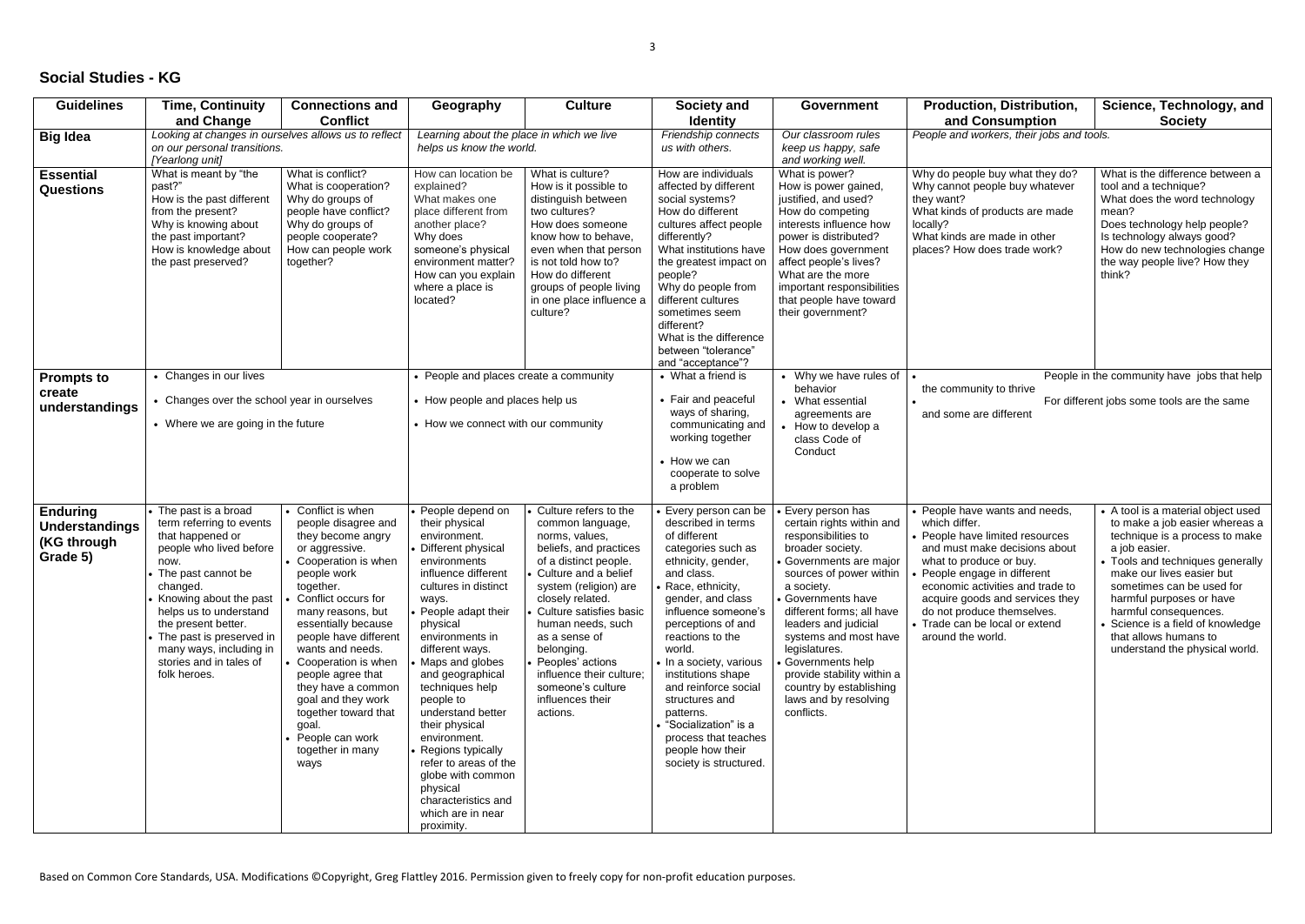| <b>Standards</b>                                | <b>Standard 1 Students will</b><br>understand patterns of<br>change and continuity,<br>relationships between<br>people and events<br>through time, and<br>various interpretations of<br>these relationships.                                                                                                     | <b>Standard 2 Students</b><br>will understand causes<br>and effects of<br>interaction among<br>societies, including<br>trade, systems of<br>international exchange,<br>war, and diplomacy.                                                                                                          | <b>Standard 3 Students</b><br>will understand the<br>interactions and<br>relationship between<br>human societies and<br>their physical<br>environment.                                                                                                                                                                                                                                                                                                                                                                                             | <b>Standard 4 Students</b><br>will understand cultural<br>and intellectual<br>developments and<br>interactions among<br>societies.                                                                                                                                                                                                                                                                                                                                                                                                                                                                                                                                                                                                      | <b>Standard 5 Students</b><br>will understand social<br>systems and<br>structures and how<br>these influence<br>individual.                                                                                                                                                                                                                                                                                                                                                                                                                                                                                                                                                  | <b>Standard 6 Students will</b><br>understand why<br>societies create and<br>adopt systems of<br>governance and how<br>they address human<br>needs, rights,<br>responsibilities and<br>citizenship.                                                                                                                                                                                                                                                                                                                                                                                                                                                                                                                                                                                                                                                                                                                                                                                                                                                                                                                                                                       | <b>Standard 7 Students will</b><br>understand fundamental economic<br>principles and ways in which<br>economies are shaped by<br>geographic and human factors.                                                                                                                                                                                                                                                                     | <b>Standard 8 Students will</b><br>understand how societies have<br>influenced and been influenced<br>by scientific developments and<br>technological developments.                                                                  |
|-------------------------------------------------|------------------------------------------------------------------------------------------------------------------------------------------------------------------------------------------------------------------------------------------------------------------------------------------------------------------|-----------------------------------------------------------------------------------------------------------------------------------------------------------------------------------------------------------------------------------------------------------------------------------------------------|----------------------------------------------------------------------------------------------------------------------------------------------------------------------------------------------------------------------------------------------------------------------------------------------------------------------------------------------------------------------------------------------------------------------------------------------------------------------------------------------------------------------------------------------------|-----------------------------------------------------------------------------------------------------------------------------------------------------------------------------------------------------------------------------------------------------------------------------------------------------------------------------------------------------------------------------------------------------------------------------------------------------------------------------------------------------------------------------------------------------------------------------------------------------------------------------------------------------------------------------------------------------------------------------------------|------------------------------------------------------------------------------------------------------------------------------------------------------------------------------------------------------------------------------------------------------------------------------------------------------------------------------------------------------------------------------------------------------------------------------------------------------------------------------------------------------------------------------------------------------------------------------------------------------------------------------------------------------------------------------|---------------------------------------------------------------------------------------------------------------------------------------------------------------------------------------------------------------------------------------------------------------------------------------------------------------------------------------------------------------------------------------------------------------------------------------------------------------------------------------------------------------------------------------------------------------------------------------------------------------------------------------------------------------------------------------------------------------------------------------------------------------------------------------------------------------------------------------------------------------------------------------------------------------------------------------------------------------------------------------------------------------------------------------------------------------------------------------------------------------------------------------------------------------------------|------------------------------------------------------------------------------------------------------------------------------------------------------------------------------------------------------------------------------------------------------------------------------------------------------------------------------------------------------------------------------------------------------------------------------------|--------------------------------------------------------------------------------------------------------------------------------------------------------------------------------------------------------------------------------------|
| <b>Benchmarks</b><br>(by the end of<br>Grade 2) | • Identify stories about<br>past events, people,<br>places or situations.<br>• Differentiate between<br>people, places, and<br>events in the past,<br>present and future.<br>• Relate stories about<br>past events, people,<br>places, or situations to<br>help our understanding<br>of the past and<br>present. | • Give examples of<br>conflict and<br>cooperation among<br>individuals and<br>groups.<br>• Identify and describe<br>factors that contribute<br>to cooperation and<br>factors that may<br>cause conflict.<br>Identify that some<br>ways of dealing with<br>disagreements work<br>better than others. | Describe ways in<br>which people<br>depend on the<br>physical<br>environment.<br>Explain the concept<br>of location.<br>Use maps and<br>graphs, tables, and<br>diagrams to read<br>and display<br>geographic<br>information.<br>• Locate and<br>distinguish between<br>landforms.<br>Describe the<br>influence of<br>landforms and<br>geographic features<br>on human<br>population and<br>cultures.<br>Differentiate<br>between ways in<br>which people from<br>different cultures<br>think about and<br>adapt to the<br>physical<br>environment. | · Identify regional folk<br>heroes, stories, or<br>songs that have<br>contributed to the<br>development of a<br>region's cultural<br>history.<br>Describe how people<br>in different types of<br>institutions and<br>organizations (e.g.<br>families, schools,<br>local religious<br>communities, clubs,<br>etc.) interact with<br>each other.<br>Describe how people<br>from different cultures<br>interact with the<br>environment, such as<br>the use of resources,<br>shelter and<br>transportation.<br>Compare and<br>contrast social<br>environments in<br>different cultures.<br>Describe the<br>expectations of how<br>to act in one's own<br>culture and compare<br>this with behavioral<br>expectations of other<br>cultures. | <b>Identify connections</b><br>between who they<br>are as a person and<br>their place in the<br>world.<br>• Distinguish<br>themselves as<br>individuals from<br>others.<br>• Recognize that<br>individual people are<br>part of a group.<br>• Recognize culturally<br>and contextually<br>appropriate and<br>inappropriate social<br>behavior and the<br>impact of making<br>choices about<br>behavior.<br>Explain why people<br>live in social groups<br>(e.g. families,<br>communities, and<br>nation).<br>• Identify roles and<br>behaviors that<br>people demonstrate<br>when in group<br>situations.<br>· Identify opportunities<br>for choice in<br>personal identity. | ·Identify rights and<br>responsibilities of the<br>individual in relation to<br>his or her social group,<br>including the<br>characteristics of good<br>citizens.<br>· Identify sources and<br>purposes of authority in<br>various settings (e.g.,<br>mayor, chief, ruler,<br>principal, and teacher).<br>•Describe rights and<br>responsibilities of the<br>individual in relation to<br>his or her social group,<br>including the<br>characteristics of good<br>citizens.<br>· Identify qualities that<br>leaders need in order to<br>meet their<br>responsibilities.<br>•Describe the impact of<br>families and schools on<br>their lives.<br>- Explain rights and<br>responsibilities of the<br>individual in relation to<br>his or her social group,<br>including the<br>characteristics of good<br>citizens.<br>• Explain reasons for the<br>importance of<br>leadership and service.<br>·Identify various<br>principles used for<br>decision-making and<br>problem solving<br>(fairness, cooperation,<br>individual responsibility,<br>etc.).<br>•Describe the impact of<br>religious institutions,<br>government agencies,<br>and civic groups on<br>their lives. | • Distinguish between needs and<br>wants.<br>• Describe roles resources play in<br>our daily lives.<br>• Describe how we depend upon<br>people with specialized jobs.<br>• Distinguish between goods and<br>services.<br>• Explain why people make choices<br>about how to satisfy wants and<br>needs.<br>• Identify institutions that are part of<br>economic systems.<br>Describe<br>how goods and services can be<br>exchanged. | Distinguish between "tool" and<br>"technique."<br>Describe examples in which<br>tools and techniques have<br>changed the lives of people.<br>Identif<br>y reasons and requirements for<br>making tools and developing<br>techniques. |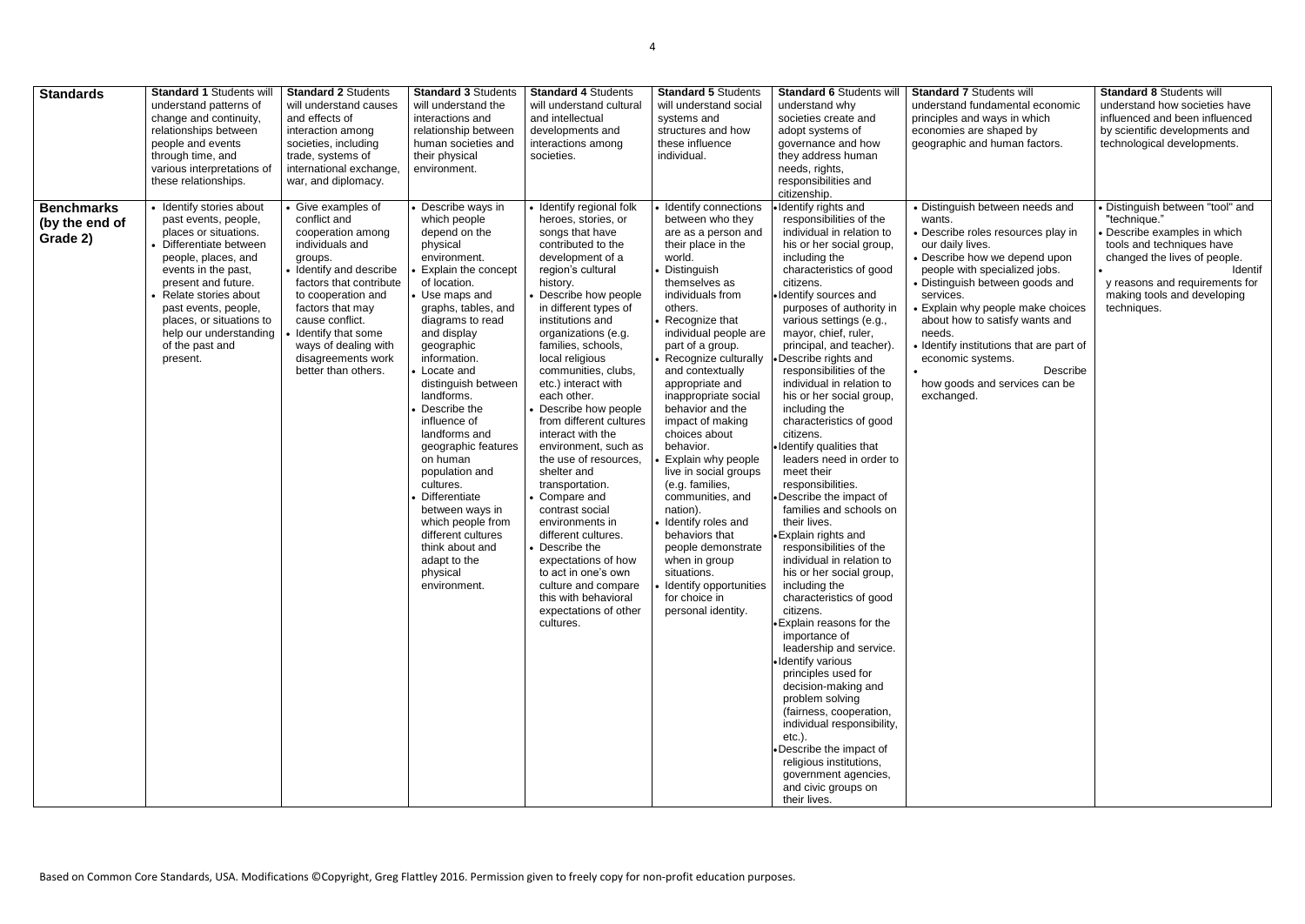### **Social Studies – Grade 1**

| <b>Guidelines</b>       | Time, Continuity, and                                   | <b>Connections and</b>                     | Geography                                  | <b>Culture</b>                                    | <b>Society and</b>                                           | <b>Government</b>                                     | <b>Production, Distribution,</b>                              | Science, Technology, and                                             |  |  |
|-------------------------|---------------------------------------------------------|--------------------------------------------|--------------------------------------------|---------------------------------------------------|--------------------------------------------------------------|-------------------------------------------------------|---------------------------------------------------------------|----------------------------------------------------------------------|--|--|
| <b>Big Idea</b>         | Change<br>Knowledge of one's family                     | <b>Conflict</b><br>Being aware of our      |                                            | Our lives have similarities and differences to    | <b>Identity</b><br>Being a good citizen. There are essential |                                                       | and Consumption<br>How communities are organised              | <b>Society</b><br>Not covered this year                              |  |  |
|                         | history helps people                                    | environment keeps                          | life in the past. The Earth is made up of  |                                                   | characteristics of a good citizen                            |                                                       | affects the way they function.                                |                                                                      |  |  |
|                         | understand themselves                                   | us safe and healthy.                       | people live.                               | different geographic forms that affect how        |                                                              |                                                       |                                                               |                                                                      |  |  |
| <b>Essential</b>        | What is meant by "the                                   | What is conflict?                          | How can location be                        | What is culture?                                  | How are individuals                                          | What is power?                                        | Why do people buy what they                                   | What is the difference between a                                     |  |  |
| <b>Questions</b>        | past?"                                                  | What is cooperation?                       | explained?                                 | How is it possible to                             | affected by different                                        | How is power gained,                                  | do?                                                           | tool and a technique?                                                |  |  |
|                         | How is the past different<br>from the present?          | Why do groups of<br>people have conflict?  | What makes one<br>place different from     | distinguish between<br>two cultures?              | social systems?<br>How do different                          | justified, and used?<br>How do competing              | Why cannot people buy whatever<br>they want?                  | What does the word technology<br>mean?                               |  |  |
|                         | Why is knowing about the                                | Why do groups of                           | another place?                             | How does someone                                  | cultures affect people                                       | interests influence how                               | What kinds of products are made                               | Does technology help people?                                         |  |  |
|                         | past important?<br>How is knowledge about the           | people cooperate?<br>How can people work   | Why does<br>someone's physical             | know how to behave,<br>even when that persor      | differently?<br>What institutions                            | power is distributed?<br>How does government          | locally?<br>What kinds are made in other                      | Is technology always good?<br>How do new technologies change         |  |  |
|                         | past preserved?                                         | together?                                  | environment matter?                        | is not told how to?                               | have the greatest                                            | affect people's lives?                                | places? How does trade work?                                  | the way people live? How they                                        |  |  |
|                         |                                                         |                                            | How can you explain                        | How do different                                  | impact on people?                                            | What are the more                                     |                                                               | think?                                                               |  |  |
|                         |                                                         |                                            | where a place is<br>located?               | groups of people living<br>in one place influence | Why do people from<br>different cultures                     | important responsibilities<br>that people have toward |                                                               |                                                                      |  |  |
|                         |                                                         |                                            |                                            | a culture?                                        | sometimes seem                                               | their government?                                     |                                                               |                                                                      |  |  |
|                         |                                                         |                                            |                                            |                                                   | different?<br>What is the                                    |                                                       |                                                               |                                                                      |  |  |
|                         |                                                         |                                            |                                            |                                                   | difference between                                           |                                                       |                                                               |                                                                      |  |  |
|                         |                                                         |                                            |                                            |                                                   | "tolerance" and<br>"acceptance"?                             |                                                       |                                                               |                                                                      |  |  |
| <b>Prompts to</b>       | The origins of my                                       | Having an                                  | How we learn about life in the past        |                                                   | • Why we need rules and laws                                 |                                                       | How our neighborhood is                                       |                                                                      |  |  |
| create                  | ancestors<br>Recording my family's                      | awareness of our<br>surroundings           |                                            | Connections exist between life in the past        | • Qualities of a good citizen                                | Comparison of groups in other communities             | organized<br>• Needs and importance of                        |                                                                      |  |  |
| understandings          | history in                                              |                                            | and our current lives                      |                                                   | and cultures                                                 |                                                       | different businesses and service                              |                                                                      |  |  |
|                         | writing/photographs                                     | • How we use our<br>senses to keep us      |                                            | Changes that have occurred in our daily           |                                                              |                                                       | buildings in a neighborhood<br>Similarities and differences   |                                                                      |  |  |
|                         | Ways of recording my<br>autobiography                   | stay safe and                              | lives since life in the past               |                                                   |                                                              |                                                       | between how neighborhoods                                     |                                                                      |  |  |
|                         |                                                         | healthy                                    | Different forms of land and water          | Different types of homes for different people     |                                                              |                                                       | and villages/cities are organized                             |                                                                      |  |  |
|                         |                                                         | Being responsible                          |                                            | Similarities/differences between urban and        |                                                              |                                                       |                                                               |                                                                      |  |  |
|                         |                                                         | for our safety and<br>the safety of others | rural life<br>Purpose of maps and globes   |                                                   |                                                              |                                                       |                                                               |                                                                      |  |  |
|                         |                                                         |                                            |                                            |                                                   |                                                              |                                                       |                                                               |                                                                      |  |  |
| <b>Enduring</b>         | • The past is a broad term<br>referring to events that  | Conflict is when<br>people disagree and    | People depend on<br>their physical         | • Culture refers to the<br>common language,       | Every person can<br>be described in                          | • Every person has certain<br>rights within and       | • People have wants and needs,<br>which differ.               | • A tool is a material object used<br>to make a job easier whereas a |  |  |
| <b>Understandings</b>   | happened or people who                                  | they become angry                          | environment.                               | norms, values,                                    | terms of different                                           |                                                       | responsibilities to broader   • People have limited resources | technique is a process to make                                       |  |  |
| (KG through<br>Grade 5) | lived before now.                                       | or aggressive.                             | • Different physical                       | beliefs, and                                      | categories such as                                           | society.                                              | and must make decisions about                                 | a job easier.                                                        |  |  |
|                         | • The past cannot be<br>changed.                        | Cooperation is when<br>people work         | environments<br>influence different        | practices of a<br>distinct people.                | ethnicity, gender,<br>and class.                             | • Governments are major<br>sources of power within a  | what to produce or buy.<br>People engage in different         | • Tools and techniques generally<br>make our lives easier but        |  |  |
|                         | • Knowing about the past                                | together.                                  | cultures in distinct                       | Culture and a belief                              | Race, ethnicity,                                             | society.                                              | economic activities and trade to                              | sometimes can be used for                                            |  |  |
|                         | helps us to understand<br>the present better.           | Conflict occurs for<br>many reasons, but   | ways.<br>People adapt their                | system (religion) are<br>closely related.         | gender, and class<br>influence                               | Governments have<br>different forms; all have         | acquire goods and services<br>they do not produce             | harmful purposes or have<br>harmful consequences.                    |  |  |
|                         | • The past is preserved in                              | essentially because                        | physical                                   | • Culture satisfies                               | someone's                                                    | leaders and judicial                                  | themselves.                                                   | • Science is a field of knowledge                                    |  |  |
|                         | many ways, including in<br>stories and in tales of folk | people have<br>different wants and         | environments in<br>different ways.         | basic human needs,<br>such as a sense of          | perceptions of and<br>reactions to the                       | systems and most have<br>legislatures.                | • Trade can be local or extend<br>around the world.           | that allows humans to<br>understand the physical world.              |  |  |
|                         | heroes.                                                 | needs.                                     | • Maps and globes                          | belonging.                                        | world.                                                       | · Governments help                                    |                                                               |                                                                      |  |  |
|                         |                                                         | Cooperation is when                        | and geographical                           | • Peoples' actions                                | In a society, various                                        | provide stability within a                            |                                                               |                                                                      |  |  |
|                         |                                                         | people agree that<br>they have a common    | techniques help<br>people to               | influence their<br>culture; someone's             | institutions shape<br>and reinforce social                   | country by establishing<br>laws and by resolving      |                                                               |                                                                      |  |  |
|                         |                                                         | goal and they work                         | understand better                          | culture influences                                | structures and                                               | conflicts.                                            |                                                               |                                                                      |  |  |
|                         |                                                         | together toward that<br>goal.              | their physical<br>environment.             | their actions.                                    | patterns.<br>"Socialization" is a                            |                                                       |                                                               |                                                                      |  |  |
|                         |                                                         | People can work                            | • Regions typically                        |                                                   | process that                                                 |                                                       |                                                               |                                                                      |  |  |
|                         |                                                         | together in many<br>ways                   | refer to areas of the<br>globe with common |                                                   | teaches people how<br>their society is                       |                                                       |                                                               |                                                                      |  |  |
|                         |                                                         |                                            | physical                                   |                                                   | structured.                                                  |                                                       |                                                               |                                                                      |  |  |
|                         |                                                         |                                            | characteristics and                        |                                                   |                                                              |                                                       |                                                               |                                                                      |  |  |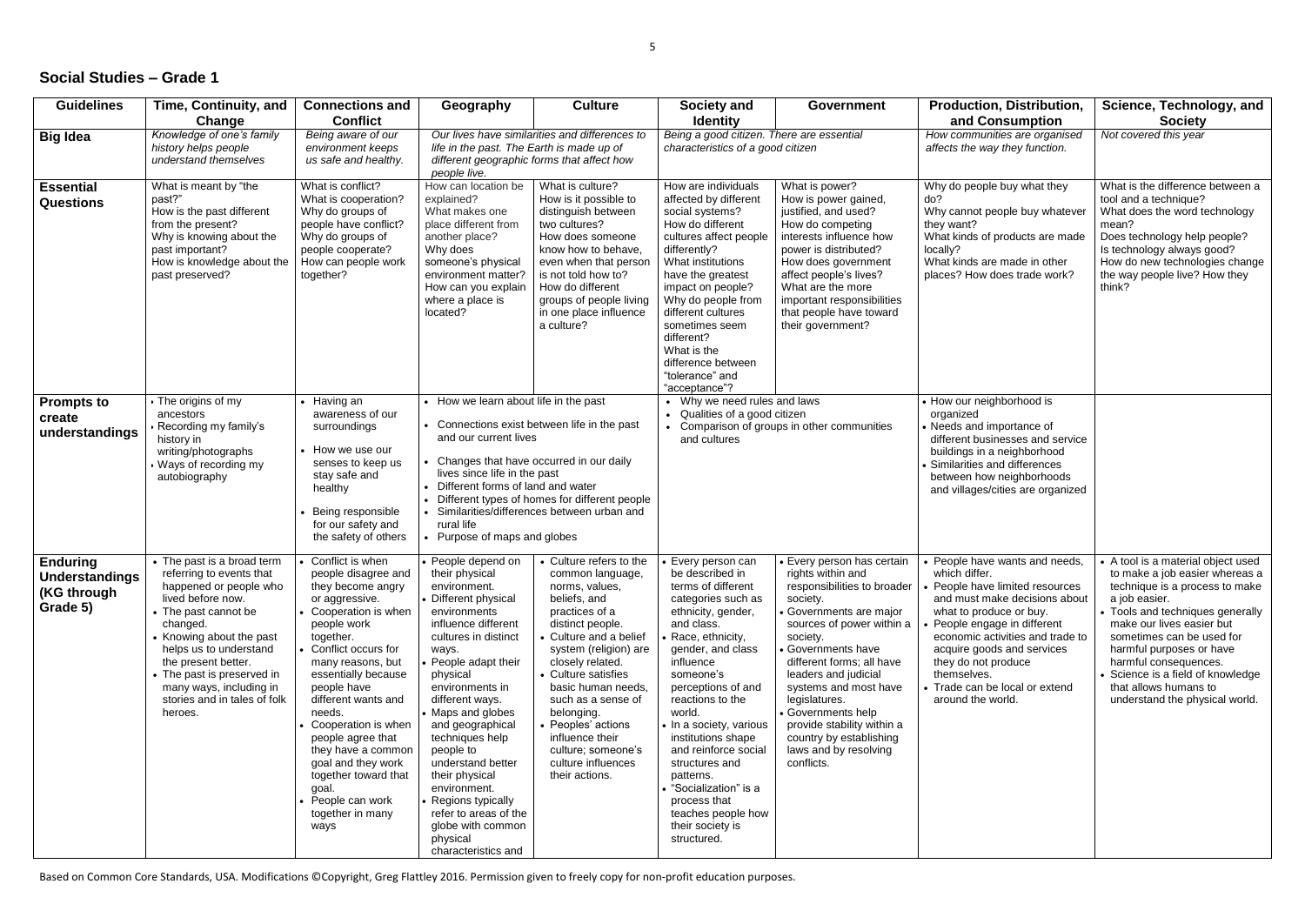**Standards** 

|                                                 |                                                                                                                                                                                                                                                                                                             |                                                                                                                                                                                                                                                                                                          | which are in near<br>proximity.                                                                                                                                                                                                                                                                                                                                                                                                                                                                                                                                    |                                                                                                                                                                                                                                                                                                                                                                                                                                                                                                                                                                                                                                                                                                                                         |                                                                                                                                                                                                                                                                                                                                                                                                                                                                                                                                                                                                                                                                |                                                                                                                                                                                                                                                                                                                                                                                                                                                                                                                                                                                                                                                                                                                                                                                                                                                                                                                                                                                                                                                                                                                                                                                  |                                                                                                                                                                                                                                                                                                                                                                                                                                     |                                                                                                                                                                                                                                      |
|-------------------------------------------------|-------------------------------------------------------------------------------------------------------------------------------------------------------------------------------------------------------------------------------------------------------------------------------------------------------------|----------------------------------------------------------------------------------------------------------------------------------------------------------------------------------------------------------------------------------------------------------------------------------------------------------|--------------------------------------------------------------------------------------------------------------------------------------------------------------------------------------------------------------------------------------------------------------------------------------------------------------------------------------------------------------------------------------------------------------------------------------------------------------------------------------------------------------------------------------------------------------------|-----------------------------------------------------------------------------------------------------------------------------------------------------------------------------------------------------------------------------------------------------------------------------------------------------------------------------------------------------------------------------------------------------------------------------------------------------------------------------------------------------------------------------------------------------------------------------------------------------------------------------------------------------------------------------------------------------------------------------------------|----------------------------------------------------------------------------------------------------------------------------------------------------------------------------------------------------------------------------------------------------------------------------------------------------------------------------------------------------------------------------------------------------------------------------------------------------------------------------------------------------------------------------------------------------------------------------------------------------------------------------------------------------------------|----------------------------------------------------------------------------------------------------------------------------------------------------------------------------------------------------------------------------------------------------------------------------------------------------------------------------------------------------------------------------------------------------------------------------------------------------------------------------------------------------------------------------------------------------------------------------------------------------------------------------------------------------------------------------------------------------------------------------------------------------------------------------------------------------------------------------------------------------------------------------------------------------------------------------------------------------------------------------------------------------------------------------------------------------------------------------------------------------------------------------------------------------------------------------------|-------------------------------------------------------------------------------------------------------------------------------------------------------------------------------------------------------------------------------------------------------------------------------------------------------------------------------------------------------------------------------------------------------------------------------------|--------------------------------------------------------------------------------------------------------------------------------------------------------------------------------------------------------------------------------------|
| <b>Standards</b>                                | <b>Standard 1 Students will</b><br>understand patterns of<br>change and continuity,<br>relationships between<br>people and events through<br>time, and various<br>interpretations of these<br>relationships.                                                                                                | <b>Standard 2 Students</b><br>will understand causes<br>and effects of<br>interaction among<br>societies, including<br>trade, systems of<br>international<br>exchange, war, and<br>diplomacy.                                                                                                            | <b>Standard 3</b><br>Students will<br>understand the<br>interactions and<br>relationship between<br>human societies and<br>their physical<br>environment.                                                                                                                                                                                                                                                                                                                                                                                                          | <b>Standard 4 Students</b><br>will understand cultural<br>and intellectual<br>developments and<br>interactions among<br>societies.                                                                                                                                                                                                                                                                                                                                                                                                                                                                                                                                                                                                      | <b>Standard 5 Students</b><br>will understand social<br>systems and<br>structures and how<br>these influence<br>individual.                                                                                                                                                                                                                                                                                                                                                                                                                                                                                                                                    | <b>Standard 6 Students will</b><br>understand why societies<br>create and adopt systems<br>of governance and how<br>they address human<br>needs, rights,<br>responsibilities and<br>citizenship.                                                                                                                                                                                                                                                                                                                                                                                                                                                                                                                                                                                                                                                                                                                                                                                                                                                                                                                                                                                 | <b>Standard 7 Students will</b><br>understand fundamental<br>economic principles and ways in<br>which economies are shaped by<br>geographic and human factors.                                                                                                                                                                                                                                                                      | <b>Standard 8 Students will</b><br>understand how societies have<br>influenced and been influenced<br>by scientific developments and<br>technological developments.                                                                  |
| <b>Benchmarks</b><br>(by the end of<br>Grade 2) | Identify stories about past<br>events, people, places or<br>situations.<br>• Differentiate between<br>people, places, and<br>events in the past,<br>present and future.<br>• Relate stories about past<br>events, people, places, or<br>situations to help our<br>understanding of the past<br>and present. | • Give examples of<br>conflict and<br>cooperation among<br>individuals and<br>groups.<br>• Identify and<br>describe factors that<br>contribute to<br>cooperation and<br>factors that may<br>cause conflict.<br>• Identify that some<br>ways of dealing with<br>disagreements work<br>better than others. | • Describe ways in<br>which people<br>depend on the<br>physical<br>environment.<br>• Explain the<br>concept of<br>location.<br>• Use maps and<br>graphs, tables,<br>and diagrams to<br>read and display<br>geographic<br>information.<br>• Locate and<br>distinguish<br>between<br>landforms.<br>• Describe the<br>influence of<br>landforms and<br>geographic<br>features on<br>human population<br>and cultures.<br>• Differentiate<br>between ways in<br>which people from<br>different cultures<br>think about and<br>adapt to the<br>physical<br>environment. | · Identify regional folk<br>heroes, stories, or<br>songs that have<br>contributed to the<br>development of a<br>region's cultural<br>history.<br>Describe how people<br>in different types of<br>institutions and<br>organizations (e.g.<br>families, schools,<br>local religious<br>communities, clubs,<br>etc.) interact with<br>each other.<br>Describe how people<br>from different<br>cultures interact with<br>the environment,<br>such as the use of<br>resources, shelter<br>and transportation.<br>Compare and<br>contrast social<br>environments in<br>different cultures.<br>Describe the<br>expectations of how<br>to act in one's own<br>culture and compare<br>this with behavioral<br>expectations of other<br>cultures. | Identify connections<br>between who they<br>are as a person and<br>their place in the<br>world.<br>Distinguish<br>themselves as<br>individuals from<br>others.<br>Recognize that<br>individual people<br>are part of a group.<br>Recognize culturally<br>and contextually<br>appropriate and<br>inappropriate social<br>behavior and the<br>impact of making<br>choices about<br>behavior.<br>Explain why people<br>live in social groups<br>(e.g. families,<br>communities, and<br>nation).<br>Identify roles and<br>behaviors that<br>people demonstrate<br>when in group<br>situations.<br>Identify<br>opportunities for<br>choice in personal<br>identity. | • Identify rights and<br>responsibilities of the<br>individual in relation to<br>his or her social group,<br>including the<br>characteristics of good<br>citizens.<br>· Identify sources and<br>purposes of authority in<br>various settings (e.g.,<br>mayor, chief, ruler,<br>principal, and teacher).<br>Describe rights and<br>responsibilities of the<br>individual in relation to<br>his or her social group,<br>including the<br>characteristics of good<br>citizens.<br>• Identify qualities that<br>leaders need in order to<br>meet their<br>responsibilities.<br>Describe the impact of<br>families and schools on<br>their lives.<br>• Explain rights and<br>responsibilities of the<br>individual in relation to<br>his or her social group,<br>including the<br>characteristics of good<br>citizens.<br><b>Explain reasons for the</b><br>importance of leadership<br>and service.<br>• Identify various<br>principles used for<br>decision-making and<br>problem solving<br>(fairness, cooperation,<br>individual responsibility,<br>$etc.$ ).<br>Describe the impact of<br>religious institutions,<br>government agencies,<br>and civic groups on their<br>lives. | • Distinguish between needs and<br>wants.<br>• Describe roles resources play<br>in our daily lives.<br>• Describe how we depend upon<br>people with specialized jobs.<br>• Distinguish between goods and<br>services.<br>• Explain why people make<br>choices about how to satisfy<br>wants and needs.<br>• Identify institutions that are part<br>of economic systems.<br>Descri<br>be how goods and services can<br>be exchanged. | Distinguish between "tool" and<br>"technique."<br>Describe examples in which<br>tools and techniques have<br>changed the lives of people.<br>Identif<br>y reasons and requirements for<br>making tools and developing<br>techniques. |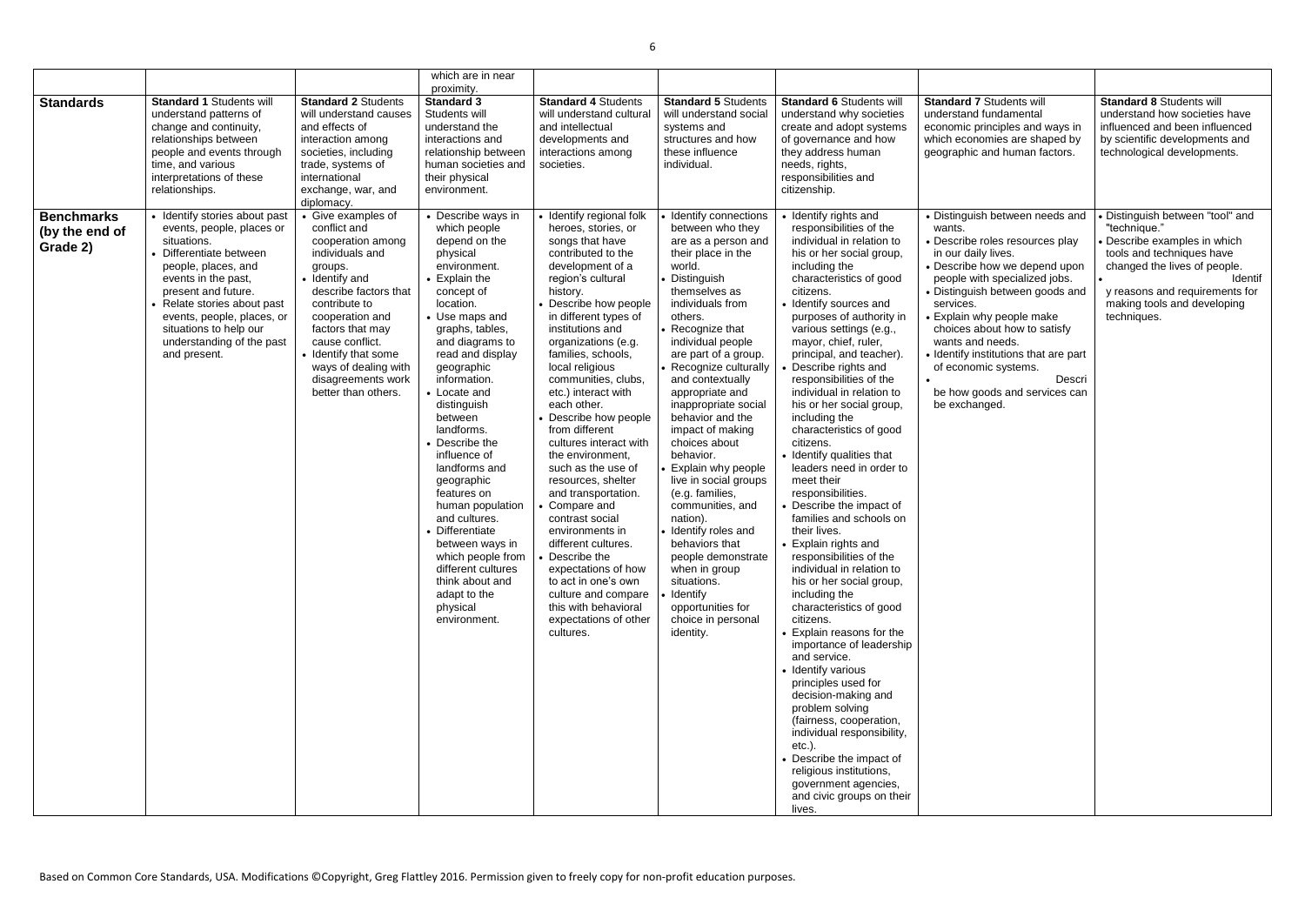### **Social Studies – Grade 2**

| <b>Guidelines</b>                                                   | Time, Continuity,<br>and Change                                                                                                                                                                                                                                                                                                        | <b>Connections and</b><br><b>Conflict</b>                                                                                                                                                                                                                                                                                                                                                            | Geography                                                                                                                                                                                                                                                                                                                                                                                                                                                          | <b>Culture</b>                                                                                                                                                                                                                                                                                                                                                                     | <b>Society and</b><br><b>Identity</b>                                                                                                                                                                                                                                                                                                                                                        | <b>Government</b>                                                                                                                                                                                                                                                                                                                                                                                            | <b>Production, Distribution,</b><br>and Consumption                                                                                                                                                                                                                                                                                      | Science, Technology, and<br><b>Society</b>                                                                                                                                                                                                                                                                                                                               |
|---------------------------------------------------------------------|----------------------------------------------------------------------------------------------------------------------------------------------------------------------------------------------------------------------------------------------------------------------------------------------------------------------------------------|------------------------------------------------------------------------------------------------------------------------------------------------------------------------------------------------------------------------------------------------------------------------------------------------------------------------------------------------------------------------------------------------------|--------------------------------------------------------------------------------------------------------------------------------------------------------------------------------------------------------------------------------------------------------------------------------------------------------------------------------------------------------------------------------------------------------------------------------------------------------------------|------------------------------------------------------------------------------------------------------------------------------------------------------------------------------------------------------------------------------------------------------------------------------------------------------------------------------------------------------------------------------------|----------------------------------------------------------------------------------------------------------------------------------------------------------------------------------------------------------------------------------------------------------------------------------------------------------------------------------------------------------------------------------------------|--------------------------------------------------------------------------------------------------------------------------------------------------------------------------------------------------------------------------------------------------------------------------------------------------------------------------------------------------------------------------------------------------------------|------------------------------------------------------------------------------------------------------------------------------------------------------------------------------------------------------------------------------------------------------------------------------------------------------------------------------------------|--------------------------------------------------------------------------------------------------------------------------------------------------------------------------------------------------------------------------------------------------------------------------------------------------------------------------------------------------------------------------|
| <b>Big Idea</b>                                                     | Migration patterns are directly related to people's needs and wants and have<br>changed over time.                                                                                                                                                                                                                                     |                                                                                                                                                                                                                                                                                                                                                                                                      |                                                                                                                                                                                                                                                                                                                                                                                                                                                                    | Celebrations and traditions and stories are an<br>important part of cultural identity.                                                                                                                                                                                                                                                                                             |                                                                                                                                                                                                                                                                                                                                                                                              | Forming a classroom<br>community.<br>Governments have<br>structure and<br>organisation                                                                                                                                                                                                                                                                                                                       | Finance. Money is a modern form of<br>economic transactions                                                                                                                                                                                                                                                                              |                                                                                                                                                                                                                                                                                                                                                                          |
| <b>Essential</b><br><b>Questions</b>                                | What is meant by "the<br>past?"<br>How is the past<br>different from the<br>present?<br>Why is knowing about<br>the past important?<br>How is knowledge<br>about the past<br>preserved?                                                                                                                                                | What is conflict?<br>What is cooperation?<br>Why do groups of<br>people have conflict?<br>Why do groups of<br>people cooperate?<br>How can people work<br>together?                                                                                                                                                                                                                                  | How can location be<br>explained?<br>What makes one place<br>different from another<br>place?<br>Why does someone's<br>physical environment<br>matter?<br>How can you explain<br>where a place is located?                                                                                                                                                                                                                                                         | What is culture?<br>How is it possible to<br>distinguish between<br>two cultures?<br>How does someone<br>know how to behave,<br>even when that person<br>is not told how to?<br>How do different<br>groups of people living<br>in one place influence<br>a culture?                                                                                                                | How are individuals<br>affected by different<br>social systems?<br>How do different<br>cultures affect people<br>differently?<br>What institutions<br>have the greatest<br>impact on people?<br>Why do people from<br>different cultures<br>sometimes seem<br>different?<br>What is the<br>difference between<br>"tolerance" and<br>"acceptance"?                                            | What is power?<br>How is power gained,<br>justified, and used?<br>How do competing<br>interests influence how<br>power is distributed?<br>How does government<br>affect people's lives?<br>What are the more<br>important responsibilities<br>that people have toward<br>their government?                                                                                                                   | Why do people buy what they do?<br>Why cannot people buy whatever<br>they want?<br>What kinds of products are made<br>locally?<br>What kinds are made in other<br>places? How does trade work?                                                                                                                                           | What is the difference between a<br>tool and a technique?<br>What does the word technology<br>mean?<br>Does technology help people?<br>Is technology always good?<br>How do new technologies change<br>the way people live? How they<br>think?                                                                                                                           |
| <b>Prompts to</b><br>create<br>understandings                       | • Why we migrate<br>• The impact of migration<br>• Evidence of migration on modern day                                                                                                                                                                                                                                                 |                                                                                                                                                                                                                                                                                                                                                                                                      | What makes culture<br>How beliefs and values are related to our<br>identity<br>How and why people celebrate<br>Similarities and differences of traditions<br>across cultures<br>• What are the elements of a story<br>How we can express stories in different<br>forms<br>• Why we share stories<br>• Fact and fictional stories that reflect the past                                                                                                             |                                                                                                                                                                                                                                                                                                                                                                                    | • How our school<br>government system<br>works<br>• The importance of<br>policies and<br>procedures<br>• How to develop<br>policies and<br>procedures at the<br>classroom level                                                                                                                                                                                                              | • The concept of bartering<br>• Why money came into existence<br>• The changes in money over time<br>• How money affects our lives                                                                                                                                                                                                                                                                           |                                                                                                                                                                                                                                                                                                                                          |                                                                                                                                                                                                                                                                                                                                                                          |
| <b>Enduring</b><br><b>Understandings</b><br>(KG through<br>Grade 5) | • The past is a broad<br>term referring to<br>events that<br>happened or people<br>who lived before<br>now.<br>• The past cannot be<br>changed.<br>• Knowing about the<br>past helps us to<br>understand the<br>present better.<br>• The past is<br>preserved in many<br>ways, including in<br>stories and in tales<br>of folk heroes. | Conflict is when<br>people disagree and<br>they become angry<br>or aggressive.<br>• Cooperation is when<br>people work<br>together.<br>• Conflict occurs for<br>many reasons, but<br>essentially because<br>people have<br>different wants and<br>needs.<br>Cooperation is when<br>people agree that<br>they have a common<br>goal and they work<br>together toward that<br>goal.<br>People can work | People depend on their<br>physical environment.<br>Different physical<br>environments influence<br>different cultures in<br>distinct ways.<br>People adapt their<br>physical environments<br>in different ways.<br>Maps and globes and<br>geographical<br>techniques help people<br>to understand better<br>their physical<br>environment.<br>Regions typically refer<br>to areas of the globe<br>with common physical<br>characteristics and<br>which are in near | • Culture refers to the<br>common language,<br>norms, values,<br>beliefs, and<br>practices of a<br>distinct people.<br>• Culture and a belief<br>system (religion) are<br>closely related.<br>• Culture satisfies<br>basic human needs,<br>such as a sense of<br>belonging.<br>• Peoples' actions<br>influence their<br>culture; someone's<br>culture influences<br>their actions. | • Every person can<br>be described in<br>terms of different<br>categories such as<br>ethnicity, gender,<br>and class.<br>Race, ethnicity,<br>gender, and class<br>influence<br>someone's<br>perceptions of and<br>reactions to the<br>world.<br>• In a society, various<br>institutions shape<br>and reinforce social<br>structures and<br>patterns.<br>"Socialization" is a<br>process that | • Every person has<br>certain rights within and<br>responsibilities to<br>broader society.<br>Governments are major<br>sources of power within<br>a society.<br><b>Governments have</b><br>different forms; all have<br>leaders and judicial<br>systems and most have<br>legislatures.<br>• Governments help<br>provide stability within a<br>country by establishing<br>laws and by resolving<br>conflicts. | • People have wants and needs,<br>which differ.<br>• People have limited resources<br>and must make decisions about<br>what to produce or buy.<br>People engage in different<br>economic activities and trade to<br>acquire goods and services they<br>do not produce themselves.<br>• Trade can be local or extend<br>around the world. | • A tool is a material object used<br>to make a job easier whereas a<br>technique is a process to make<br>a job easier.<br>• Tools and techniques generally<br>make our lives easier but<br>sometimes can be used for<br>harmful purposes or have<br>harmful consequences.<br>Science is a field of knowledge<br>that allows humans to<br>understand the physical world. |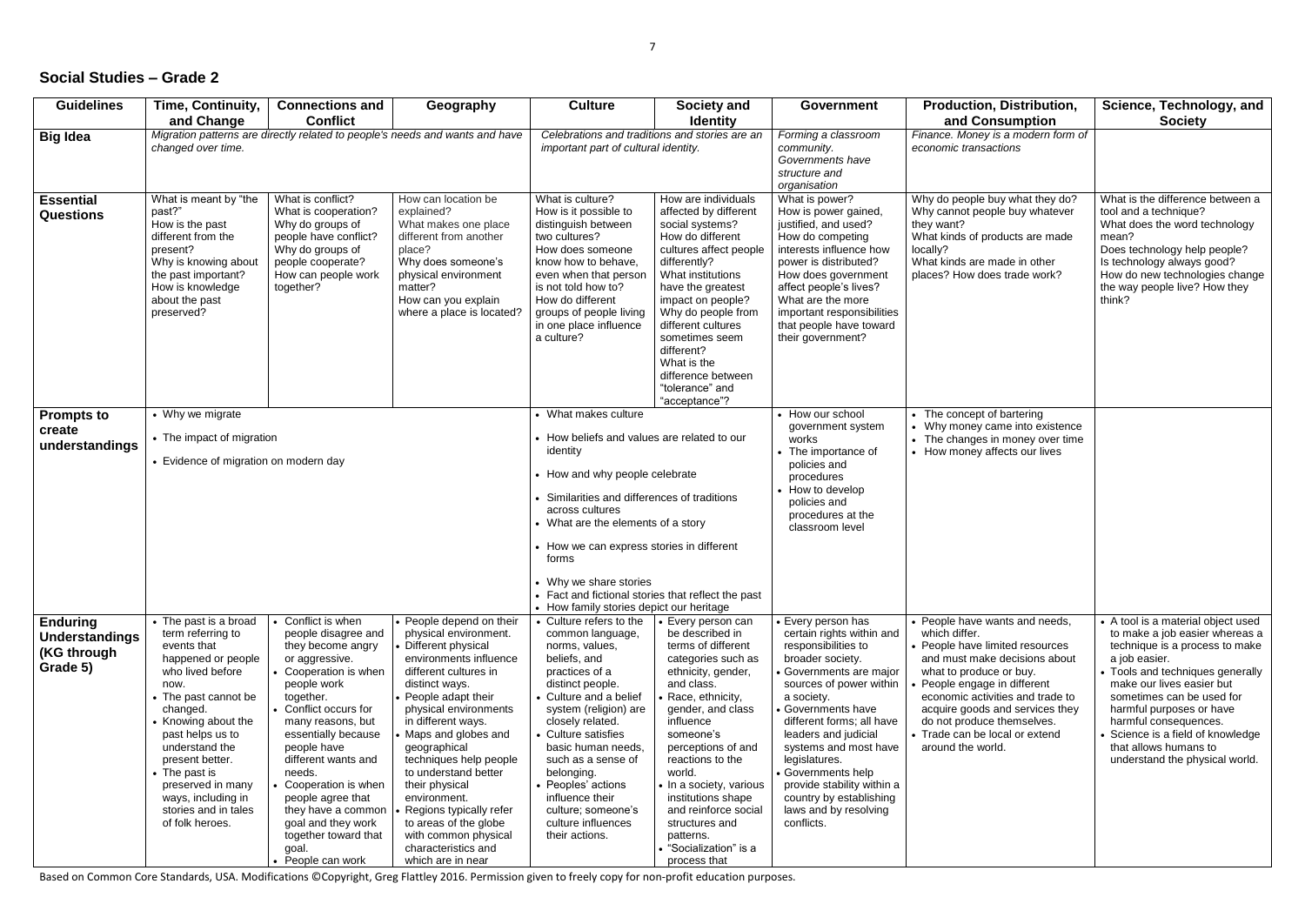together in many

|                                                 |                                                                                                                                                                                                                                                                                                                           | ways                                                                                                                                                                                                                                                                                                     |                                                                                                                                                                                                                                                                                                                                                                                                                                                                                                                                         |                                                                                                                                                                                                                                                                                                                                                                                                                                                                                                                                                                                                                                                                                                                                               | their society is<br>structured.                                                                                                                                                                                                                                                                                                                                                                                                                                                                                                                                                                                                                                        |                                                                                                                                                                                                                                                                                                                                                                                                                                                                                                                                                                                                                                                                                                                                                                                                                                                                                                                                                                                                                                                                                                                                                                  |                                                                                                                                                                                                                                                                |
|-------------------------------------------------|---------------------------------------------------------------------------------------------------------------------------------------------------------------------------------------------------------------------------------------------------------------------------------------------------------------------------|----------------------------------------------------------------------------------------------------------------------------------------------------------------------------------------------------------------------------------------------------------------------------------------------------------|-----------------------------------------------------------------------------------------------------------------------------------------------------------------------------------------------------------------------------------------------------------------------------------------------------------------------------------------------------------------------------------------------------------------------------------------------------------------------------------------------------------------------------------------|-----------------------------------------------------------------------------------------------------------------------------------------------------------------------------------------------------------------------------------------------------------------------------------------------------------------------------------------------------------------------------------------------------------------------------------------------------------------------------------------------------------------------------------------------------------------------------------------------------------------------------------------------------------------------------------------------------------------------------------------------|------------------------------------------------------------------------------------------------------------------------------------------------------------------------------------------------------------------------------------------------------------------------------------------------------------------------------------------------------------------------------------------------------------------------------------------------------------------------------------------------------------------------------------------------------------------------------------------------------------------------------------------------------------------------|------------------------------------------------------------------------------------------------------------------------------------------------------------------------------------------------------------------------------------------------------------------------------------------------------------------------------------------------------------------------------------------------------------------------------------------------------------------------------------------------------------------------------------------------------------------------------------------------------------------------------------------------------------------------------------------------------------------------------------------------------------------------------------------------------------------------------------------------------------------------------------------------------------------------------------------------------------------------------------------------------------------------------------------------------------------------------------------------------------------------------------------------------------------|----------------------------------------------------------------------------------------------------------------------------------------------------------------------------------------------------------------------------------------------------------------|
| <b>Standards</b>                                | <b>Standard 1 Students</b><br>will understand<br>patterns of change<br>and continuity,<br>relationships between<br>people and events<br>through time, and<br>various interpretations<br>of these relationships.                                                                                                           | <b>Standard 2 Students</b><br>will understand causes<br>and effects of<br>interaction among<br>societies, including<br>trade, systems of<br>international<br>exchange, war, and<br>diplomacy.                                                                                                            | <b>Standard 3 Students will</b><br>understand the<br>interactions and<br>relationship between<br>human societies and their<br>physical environment.                                                                                                                                                                                                                                                                                                                                                                                     | <b>Standard 4 Students</b><br>will understand cultural<br>and intellectual<br>developments and<br>interactions among<br>societies.                                                                                                                                                                                                                                                                                                                                                                                                                                                                                                                                                                                                            | <b>Standard 5 Students</b><br>will understand social<br>systems and<br>structures and how<br>these influence<br>individual.                                                                                                                                                                                                                                                                                                                                                                                                                                                                                                                                            | <b>Standard 6 Students will</b><br>understand why<br>societies create and<br>adopt systems of<br>governance and how<br>they address human<br>needs, rights,<br>responsibilities and<br>citizenship.                                                                                                                                                                                                                                                                                                                                                                                                                                                                                                                                                                                                                                                                                                                                                                                                                                                                                                                                                              | <b>Standard 7 Stud</b><br>understand fund<br>principles and w<br>economies are s<br>geographic and                                                                                                                                                             |
| <b>Benchmarks</b><br>(by the end of<br>Grade 2) | • Identify stories<br>about past events,<br>people, places or<br>situations.<br>• Differentiate<br>between people,<br>places, and events<br>in the past, present<br>and future.<br>• Relate stories about<br>past events, people,<br>places, or situations<br>to help our<br>understanding of<br>the past and<br>present. | • Give examples of<br>conflict and<br>cooperation among<br>individuals and<br>groups.<br>• Identify and<br>describe factors that<br>contribute to<br>cooperation and<br>factors that may<br>cause conflict.<br>• Identify that some<br>ways of dealing with<br>disagreements work<br>better than others. | • Describe ways in<br>which people depend<br>on the physical<br>environment.<br>• Explain the concept of<br>location.<br>• Use maps and graphs,<br>tables, and diagrams<br>to read and display<br>geographic<br>information.<br>• Locate and distinguish<br>between landforms.<br>• Describe the influence<br>of landforms and<br>geographic features on<br>human population and<br>cultures.<br>• Differentiate between<br>ways in which people<br>from different cultures<br>think about and adapt<br>to the physical<br>environment. | • Identify regional folk<br>heroes, stories, or<br>songs that have<br>contributed to the<br>development of a<br>region's cultural<br>history.<br>Describe how people<br>in different types of<br>institutions and<br>organizations (e.g.<br>families, schools,<br>local religious<br>communities, clubs,<br>etc.) interact with<br>each other.<br>• Describe how people<br>from different<br>cultures interact with<br>the environment,<br>such as the use of<br>resources, shelter<br>and transportation.<br>• Compare and<br>contrast social<br>environments in<br>different cultures.<br>• Describe the<br>expectations of how<br>to act in one's own<br>culture and compare<br>this with behavioral<br>expectations of other<br>cultures. | Identify connections<br>between who they<br>are as a person and<br>their place in the<br>world.<br>• Distinguish<br>themselves as<br>individuals from<br>others.<br>• Recognize that<br>individual people<br>are part of a group.<br>• Recognize culturally<br>and contextually<br>appropriate and<br>inappropriate social<br>behavior and the<br>impact of making<br>choices about<br>behavior.<br>Explain why people<br>live in social groups<br>(e.g. families,<br>communities, and<br>nation).<br>• Identify roles and<br>behaviors that<br>people demonstrate<br>when in group<br>situations.<br>Identify<br>opportunities for<br>choice in personal<br>identity. | • Identify rights and<br>responsibilities of the<br>individual in relation to<br>his or her social group,<br>including the<br>characteristics of good<br>citizens.<br>· Identify sources and<br>purposes of authority<br>in various settings<br>(e.g., mayor, chief,<br>ruler, principal, and<br>teacher).<br>• Describe rights and<br>responsibilities of the<br>individual in relation to<br>his or her social group,<br>including the<br>characteristics of good<br>citizens.<br>Identify qualities that<br>leaders need in order<br>to meet their<br>responsibilities.<br>• Describe the impact of<br>families and schools<br>on their lives.<br>Explain rights and<br>responsibilities of the<br>individual in relation to<br>his or her social group,<br>including the<br>characteristics of good<br>citizens.<br>• Explain reasons for<br>the importance of<br>leadership and<br>service.<br>• Identify various<br>principles used for<br>decision-making and<br>problem solving<br>(fairness, cooperation,<br>individual<br>responsibility, etc.).<br>• Describe the impact of<br>religious institutions,<br>government agencies,<br>and civic groups on | • Distinguish be<br>wants.<br>• Describe roles<br>our daily lives.<br>• Describe how<br>people with sp<br>• Distinguish be<br>services.<br>• Explain why po<br>about how to s<br>needs.<br>• Identify institut<br>economic syst<br>how goods and<br>exchanged. |

| <b>Standard 7 Students will</b><br>understand fundamental economic<br>principles and ways in which<br>economies are shaped by<br>geographic and human factors.                                                                                                                                                                                                                                                                     | <b>Standard 8 Students will</b><br>understand how societies have<br>influenced and been influenced<br>by scientific developments and<br>technological developments.                                                                      |
|------------------------------------------------------------------------------------------------------------------------------------------------------------------------------------------------------------------------------------------------------------------------------------------------------------------------------------------------------------------------------------------------------------------------------------|------------------------------------------------------------------------------------------------------------------------------------------------------------------------------------------------------------------------------------------|
| • Distinguish between needs and<br>wants.<br>• Describe roles resources play in<br>our daily lives.<br>• Describe how we depend upon<br>people with specialized jobs.<br>• Distinguish between goods and<br>services.<br>• Explain why people make choices<br>about how to satisfy wants and<br>needs.<br>• Identify institutions that are part of<br>economic systems.<br>Describe<br>how goods and services can be<br>exchanged. | • Distinguish between "tool" and<br>"technique."<br>• Describe examples in which<br>tools and techniques have<br>changed the lives of people.<br>Identif<br>y reasons and requirements for<br>making tools and developing<br>techniques. |

their lives.

proximity. The settle proximity.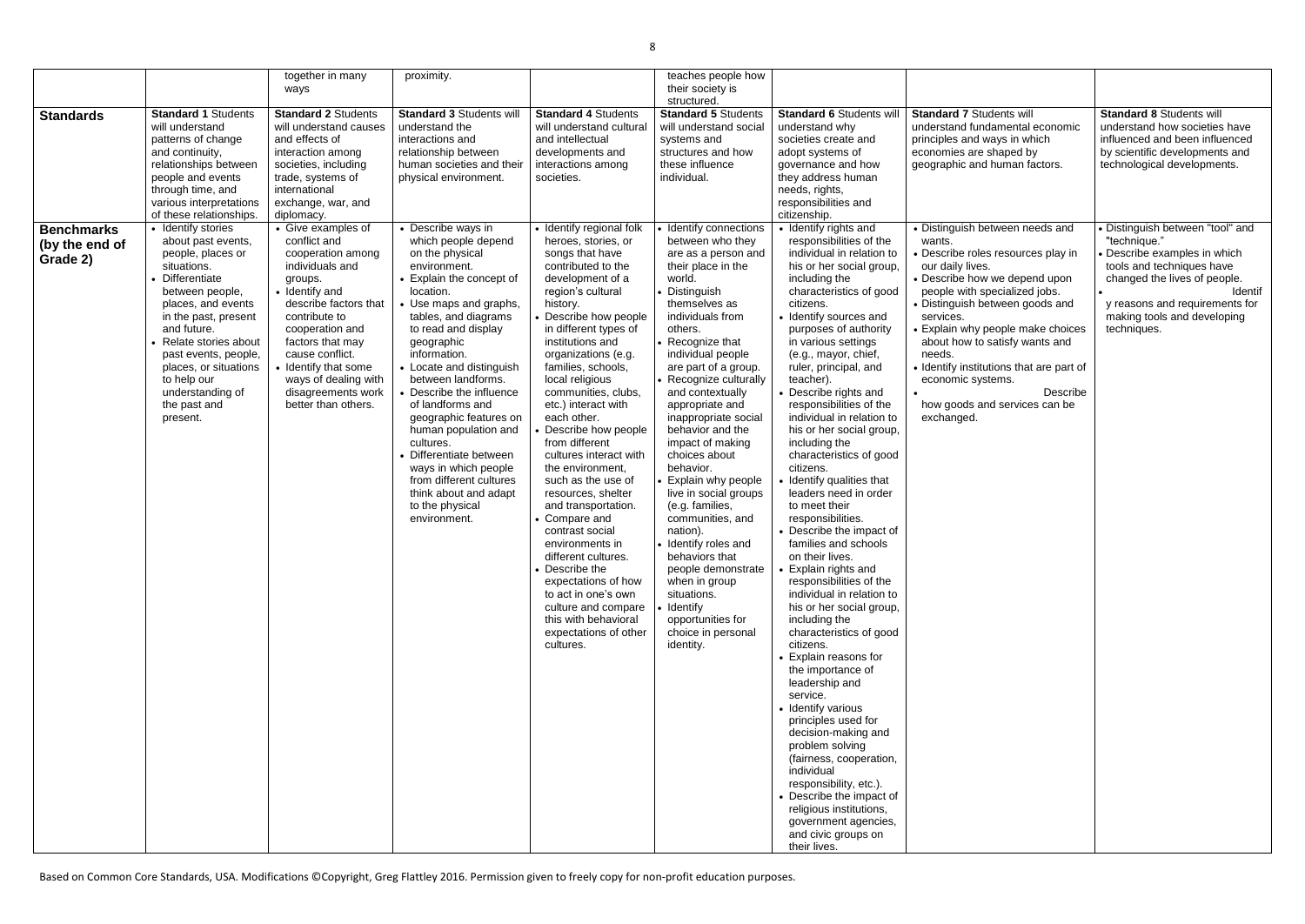| Social Studies - Grade 3 |  |  |
|--------------------------|--|--|
|--------------------------|--|--|

| <b>Guidelines</b>                                                   | Time, Continuity,<br>and Change                                                                                                                                                                                                                                                                                               | <b>Connections and</b><br><b>Conflict</b>                                                                                                                                                                                                                                                                                                                                                                            | Geography                                                                                                                                                                                                                                                                                                                                                                                                                                                                    | <b>Culture</b>                                                                                                                                                                                                                                                                                                                                                            | <b>Society and</b><br><b>Identity</b>                                                                                                                                                                                                                                                                                                                                                                                                      | <b>Government</b>                                                                                                                                                                                                                                                                                                                                                                                     | Production,<br>Distribution, and<br><b>Consumption</b>                                                                                                                                                                                                                                                                                                     | Science,<br>Technology, and<br><b>Society</b>                                                                                                                                                                                                                                                                                                                                                 |
|---------------------------------------------------------------------|-------------------------------------------------------------------------------------------------------------------------------------------------------------------------------------------------------------------------------------------------------------------------------------------------------------------------------|----------------------------------------------------------------------------------------------------------------------------------------------------------------------------------------------------------------------------------------------------------------------------------------------------------------------------------------------------------------------------------------------------------------------|------------------------------------------------------------------------------------------------------------------------------------------------------------------------------------------------------------------------------------------------------------------------------------------------------------------------------------------------------------------------------------------------------------------------------------------------------------------------------|---------------------------------------------------------------------------------------------------------------------------------------------------------------------------------------------------------------------------------------------------------------------------------------------------------------------------------------------------------------------------|--------------------------------------------------------------------------------------------------------------------------------------------------------------------------------------------------------------------------------------------------------------------------------------------------------------------------------------------------------------------------------------------------------------------------------------------|-------------------------------------------------------------------------------------------------------------------------------------------------------------------------------------------------------------------------------------------------------------------------------------------------------------------------------------------------------------------------------------------------------|------------------------------------------------------------------------------------------------------------------------------------------------------------------------------------------------------------------------------------------------------------------------------------------------------------------------------------------------------------|-----------------------------------------------------------------------------------------------------------------------------------------------------------------------------------------------------------------------------------------------------------------------------------------------------------------------------------------------------------------------------------------------|
| <b>Big Idea</b>                                                     | How we communicate<br>has changed over time.                                                                                                                                                                                                                                                                                  | We all have the power to<br>make a difference in and to<br>the world through our<br>actions.                                                                                                                                                                                                                                                                                                                         | Maps are visual<br>representations of various<br>locations.                                                                                                                                                                                                                                                                                                                                                                                                                  | Phoenicians, carriers of<br>civilisation.<br>Our cultural heritage allows<br>us to celebrate who we are<br>and shapes our vision of the<br>future.                                                                                                                                                                                                                        | We all have rights and responsibilities.                                                                                                                                                                                                                                                                                                                                                                                                   |                                                                                                                                                                                                                                                                                                                                                                                                       | Market places depend<br>on producing goods<br>and supplying services<br>that can be exchanged.                                                                                                                                                                                                                                                             |                                                                                                                                                                                                                                                                                                                                                                                               |
| <b>Essential</b><br><b>Questions</b>                                | What is meant by "the<br>past?"<br>How is the past different<br>from the present?<br>Why is knowing about the<br>past important?<br>How is knowledge about<br>the past preserved?                                                                                                                                             | What is conflict?<br>What is cooperation?<br>Why do groups of people<br>have conflict?<br>Why do groups of people<br>cooperate?<br>How can people work<br>together?                                                                                                                                                                                                                                                  | How can location be<br>explained?<br>What makes one place<br>different from another<br>place?<br>Why does someone's<br>physical environment<br>matter?<br>How can you explain where<br>a place is located?                                                                                                                                                                                                                                                                   | What is culture?<br>How is it possible to<br>distinguish between two<br>cultures?<br>How does someone know<br>how to behave, even when<br>that person is not told how<br>to?<br>How do different groups of<br>people living in one place<br>influence a culture?                                                                                                          | How are individuals<br>affected by different<br>social systems?<br>How do different cultures<br>affect people differently?<br>What institutions have<br>the greatest impact on<br>people?<br>Why do people from<br>different cultures<br>sometimes seem<br>different?<br>What is the difference<br>between "tolerance" and<br>"acceptance"?                                                                                                | What is power?<br>How is power gained,<br>justified, and used?<br>How do competing<br>interests influence how<br>power is distributed?<br>How does government<br>affect people's lives?<br>What are the more<br>important responsibilities<br>that people have toward<br>their government?                                                                                                            | Why do people buy what<br>they do?<br>Why cannot people buy<br>whatever they want?<br>What kinds of products<br>are made locally?<br>What kinds are made in<br>other places? How does<br>trade work?                                                                                                                                                       | What is the difference<br>between a tool and a<br>technique?<br>What does the word<br>technology mean?<br>Does technology help<br>people?<br>Is technology always<br>good?<br>How do new<br>technologies change<br>the way people live?<br>How they think?                                                                                                                                    |
| <b>Prompts to</b><br>create<br>understandings                       | • Communication can be<br>achieved over distance<br>using different methods.<br>Communication helps<br>us to survive and thrive.<br>• Communication<br>empowers us.<br>• The message intended<br>is often not the<br>message understood.                                                                                      | There are reactive and<br>proactive actions.<br>Actions can rarely be<br>undone.<br>We always have choices<br>with our actions.<br>• Our actions affect those<br>around us.<br>• It is wise to consider our<br>choices before acting.                                                                                                                                                                                | • Navigational tools<br>• Types of exploration<br>• Reasons for exploration                                                                                                                                                                                                                                                                                                                                                                                                  | • Who the Phoenicians<br>were<br>Their inventions and their<br>contributions to future<br>civilisations.                                                                                                                                                                                                                                                                  | • What it means for people to have rights<br>What our responsibilities are to ourselves and<br>others<br>• How rights vary depending on the situation                                                                                                                                                                                                                                                                                      |                                                                                                                                                                                                                                                                                                                                                                                                       | • How goods and<br>services are<br>exchanged in various<br>marketplaces<br>• The ethics of the<br>marketplace<br>• How global<br>movement and<br>communication affect<br>the availability of<br>goods and services                                                                                                                                         |                                                                                                                                                                                                                                                                                                                                                                                               |
| <b>Enduring</b><br><b>Understandings</b><br>(KG through<br>Grade 5) | • The past is a broad<br>term referring to events<br>that happened or<br>people who lived<br>before now.<br>• The past cannot be<br>changed.<br>• Knowing about the past<br>helps us to understand<br>the present better.<br>• The past is preserved<br>in many ways,<br>including in stories and<br>in tales of folk heroes. | • Conflict is when people<br>disagree and they<br>become angry or<br>aggressive.<br>Cooperation is when<br>people work together.<br>• Conflict occurs for many<br>reasons, but essentially<br>because people have<br>different wants and<br>needs.<br>Cooperation is when<br>people agree that they<br>have a common goal and<br>they work together toward<br>that goal.<br>People can work together<br>in many ways | • People depend on their<br>physical environment.<br>Different physical<br>environments influence<br>different cultures in<br>distinct ways.<br>People adapt their<br>physical environments in<br>different ways.<br>Maps and globes and<br>geographical techniques<br>help people to understand<br>better their physical<br>environment.<br>Regions typically refer to<br>areas of the globe with<br>common physical<br>characteristics and which<br>are in near proximity. | • Culture refers to the<br>common language, norms,<br>values, beliefs, and<br>practices of a distinct<br>people.<br>• Culture and a belief<br>system (religion) are<br>closely related.<br>• Culture satisfies basic<br>human needs, such as a<br>sense of belonging.<br>• Peoples' actions influence<br>their culture; someone's<br>culture influences their<br>actions. | • Every person can be<br>described in terms of<br>different categories<br>such as ethnicity,<br>gender, and class.<br>• Race, ethnicity, gender,<br>and class influence<br>someone's perceptions<br>of and reactions to the<br>world.<br>• In a society, various<br>institutions shape and<br>reinforce social<br>structures and patterns.<br>• "Socialization" is a<br>process that teaches<br>people how their<br>society is structured. | • Every person has<br>certain rights within and<br>responsibilities to<br>broader society.<br>• Governments are major<br>sources of power within<br>a society.<br>Governments have<br>different forms; all have<br>leaders and judicial<br>systems and most have<br>legislatures.<br>Governments help<br>provide stability within a<br>country by establishing<br>laws and by resolving<br>conflicts. | • People have wants<br>and needs, which<br>differ.<br>• People have limited<br>resources and must<br>make decisions about<br>what to produce or<br>buy.<br>People engage in<br>different economic<br>activities and trade to<br>acquire goods and<br>services they do not<br>produce themselves.<br>• Trade can be local or<br>extend around the<br>world. | • A tool is a material<br>object used to make<br>a job easier whereas<br>a technique is a<br>process to make a<br>job easier.<br>• Tools and techniques<br>generally make our<br>lives easier but<br>sometimes can be<br>used for harmful<br>purposes or have<br>harmful<br>consequences.<br>Science is a field of<br>knowledge that<br>allows humans to<br>understand the<br>physical world. |
| <b>Standards</b>                                                    | <b>Standard 1 Students will</b><br>understand patterns of                                                                                                                                                                                                                                                                     | <b>Standard 2 Students will</b><br>understand causes and                                                                                                                                                                                                                                                                                                                                                             | <b>Standard 3 Students will</b><br>understand the interactions                                                                                                                                                                                                                                                                                                                                                                                                               | <b>Standard 4 Students will</b><br>understand cultural and                                                                                                                                                                                                                                                                                                                | <b>Standard 5 Students will</b><br>understand social                                                                                                                                                                                                                                                                                                                                                                                       | <b>Standard 6 Students will</b><br>understand why societies                                                                                                                                                                                                                                                                                                                                           | <b>Standard 7 Students will</b><br>understand fundamental                                                                                                                                                                                                                                                                                                  | <b>Standard 8 Students</b><br>will understand how                                                                                                                                                                                                                                                                                                                                             |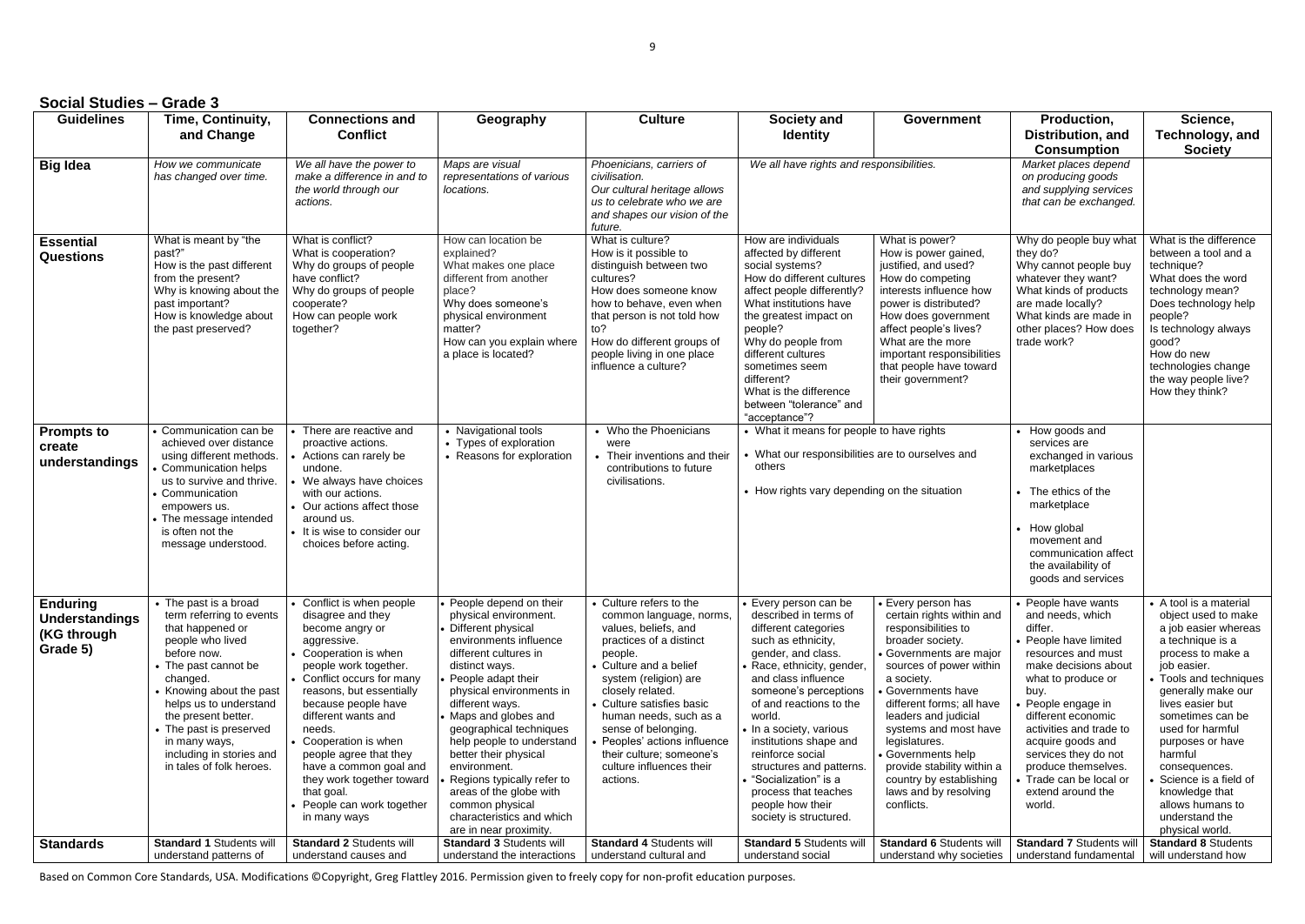|                                                 | change and continuity,<br>relationships between<br>people and events<br>through time, and various<br>interpretations of these<br>relationships.                                                                                                                                                                         | effects of interaction among<br>societies, including trade,<br>systems of international<br>exchange, war, and<br>diplomacy.                                                                                                                                                                                                                                                                                                                                                                        | and relationship between<br>human societies and their<br>physical environment.                                                                                                                                                                                                                                                                                                                                                                                                                                                                                                                                                                                                                                                              | intellectual developments<br>and interactions among<br>societies.                                                                                                                                                                                                                                                                                                                                                                                                                                                                                                                                                                                                                                                                                                                                                                                                                                                                                                                                             | systems and structures<br>and how these influence<br>individual.                                                                                                                                                                                                                                                                                                                                                                                                                                                                                                                                                                                                                                                                                                                                                                                                                                                              | create and adopt<br>systems of governance<br>and how they address<br>human needs, rights,<br>responsibilities and<br>citizenship.                                                                                                                                                                                                                                                                                                                                                                                                                                                                                                                                                                                                                                                                                                                                                                                                                      | economic principles and<br>ways in which<br>economies are shaped<br>by geographic and<br>human factors.                                                                                                                                                                                                                                                                                                                                                                                                                                                                                                                                                                                                                                                             | societies have<br>influenced and been<br>influenced by scientific<br>developments and<br>technological<br>developments.                                                                                                                                                                                                                                                                                                                                                                                                                  |
|-------------------------------------------------|-------------------------------------------------------------------------------------------------------------------------------------------------------------------------------------------------------------------------------------------------------------------------------------------------------------------------|----------------------------------------------------------------------------------------------------------------------------------------------------------------------------------------------------------------------------------------------------------------------------------------------------------------------------------------------------------------------------------------------------------------------------------------------------------------------------------------------------|---------------------------------------------------------------------------------------------------------------------------------------------------------------------------------------------------------------------------------------------------------------------------------------------------------------------------------------------------------------------------------------------------------------------------------------------------------------------------------------------------------------------------------------------------------------------------------------------------------------------------------------------------------------------------------------------------------------------------------------------|---------------------------------------------------------------------------------------------------------------------------------------------------------------------------------------------------------------------------------------------------------------------------------------------------------------------------------------------------------------------------------------------------------------------------------------------------------------------------------------------------------------------------------------------------------------------------------------------------------------------------------------------------------------------------------------------------------------------------------------------------------------------------------------------------------------------------------------------------------------------------------------------------------------------------------------------------------------------------------------------------------------|-------------------------------------------------------------------------------------------------------------------------------------------------------------------------------------------------------------------------------------------------------------------------------------------------------------------------------------------------------------------------------------------------------------------------------------------------------------------------------------------------------------------------------------------------------------------------------------------------------------------------------------------------------------------------------------------------------------------------------------------------------------------------------------------------------------------------------------------------------------------------------------------------------------------------------|--------------------------------------------------------------------------------------------------------------------------------------------------------------------------------------------------------------------------------------------------------------------------------------------------------------------------------------------------------------------------------------------------------------------------------------------------------------------------------------------------------------------------------------------------------------------------------------------------------------------------------------------------------------------------------------------------------------------------------------------------------------------------------------------------------------------------------------------------------------------------------------------------------------------------------------------------------|---------------------------------------------------------------------------------------------------------------------------------------------------------------------------------------------------------------------------------------------------------------------------------------------------------------------------------------------------------------------------------------------------------------------------------------------------------------------------------------------------------------------------------------------------------------------------------------------------------------------------------------------------------------------------------------------------------------------------------------------------------------------|------------------------------------------------------------------------------------------------------------------------------------------------------------------------------------------------------------------------------------------------------------------------------------------------------------------------------------------------------------------------------------------------------------------------------------------------------------------------------------------------------------------------------------------|
| <b>Benchmarks</b><br>(by the end of<br>Grade 5) | Explain why people in<br>different times and<br>places view the world<br>differently.<br>Describe changes in<br>society (e.g., political,<br>social, cultural).<br>Identify cause and effect<br>relationships in history.<br>· Identify and use primary<br>and secondary sources<br>to examine the past and<br>present. | • Describe how wants and<br>needs have implications<br>beyond the self.<br>• Explain varied causes and<br>effects of conflict and<br>cooperation among<br>individuals, groups,<br>societies and nations in<br>the following categories:<br>politics, economics,<br>geography,<br>ethnicity/race/gender, and<br>culture.<br>• Explain the major ways<br>groups, societies, and<br>nations interact with one<br>another (e.g., trade,<br>cultural exchanges, and<br>international<br>organizations). | • Explain and use the<br>elements of maps and<br>globes.<br>• Apply appropriate<br>resources and<br>geographic tools to<br>generate and interpret<br>information about the<br>earth.<br>• Apply concepts such as<br>location, distance,<br>direction, scale,<br>movement and region.<br>• Describe ways that the<br>earth's physical and<br>human-made features<br>have changed over time.<br>• Describe factors that<br>influence locations of<br>human populations and<br>human migration.<br>• Describe and explain<br>various types and<br>patterns of settlement<br>and land use.<br>• Identify why particular<br>locations are used for<br>certain activities.<br>• Define regions by their<br>human and physical<br>characteristics. | Compare and contrast<br>cultural characteristics of<br>different regions and<br>people (e.g. use of<br>environment and<br>resources, technology,<br>food, shelter, beliefs and<br>customs, schooling, what-<br>is-public versus what-is-<br>private, etc.).<br>Compare and contrast the<br>ways that different cultures<br>meet human needs and<br>concerns.<br>Explain the main ideas in<br>folktales, legends, songs,<br>myths and stories of<br>heroism that describe the<br>history and traditions of<br>various cultures.<br>Describe how cultural<br>contributions from various<br>groups have formed a<br>national identity.<br>Explain the elements of<br>culture (language, norms,<br>values, beliefs, etc.).<br>Define the elements of a<br>belief system (creed, code<br>of behavior, rituals,<br>community).<br>Examine the principle<br>tenets of one major world<br>religion.<br>Describe advantages and<br>disadvantages associated<br>with cultural diversity.<br>Examine cultural diffusion. | Describe how families<br>influence the individual.<br>• Identify how<br>sociological<br>circumstances (race,<br>ethnicity, gender, class,<br>etc.) influence an<br>individual's perceptions<br>of and reactions to the<br>world.<br>Compare and contrast<br>how groups and<br>cultures are similar and<br>different in meeting<br>needs and concerns of<br>their members.<br>Describe the various<br>forms of institutions<br>(e.g., school, church,<br>clubs, etc.) and how<br>they influence the<br>individual.<br>Identify and describe<br>ways that ethnicity and<br>cultures influence<br>people's daily lives.<br>Identify how social<br>systems (e.g., schools,<br>media, religions,<br>families) prescribe<br>racial, ethnic, and<br>gendered identities.<br>Describe socialization<br>and opportunities for<br>choice in personal<br>identity.<br>Examine the difference<br>between "acceptance"<br>and "tolerance". | • Identify issues<br>involving rights, roles<br>and responsibilities of<br>individuals in relation to<br>broader society.<br>Describe how political<br>institutions meet needs<br>and wants of<br>individuals and society.<br>• Identify community<br>leaders, local and<br>national government<br>officials, and world<br>leaders.<br>Identify the elements of<br>major political systems<br>(e.g., monarchy,<br>democracy,<br>constitutional<br>monarchy,<br>dictatorship).<br>• Describe the<br>organization and major<br>responsibilities of the<br>various levels of<br>governments.<br>• Explain what<br>citizenship is.<br>• Identify and describe<br>means by which<br>citizens can monitor,<br>evaluate and influence<br>actions of their<br>government.<br>• Describe the roles of<br>laws, courts of law, and<br>judges.<br>• Compare and contrast<br>major political systems.<br>• Explain different<br>strategies to resolve<br>conflict. | • Describe<br>characteristics,<br>locations, uses, and<br>management of<br>renewable and non-<br>renewable resources.<br>Distinguish among<br>human, natural, and<br>capital resources.<br>• Describe how changes<br>in transportation and<br>communication have<br>affected trade and<br>economic activities.<br><b>Explain and compare</b><br>ways in which people<br>satisfy their basic<br>needs and wants<br>through the production<br>of goods and services.<br>• Describe how trade<br>affects the way people<br>earn their living in<br>regions of the world.<br>• Describe changes in<br>the division of labor<br>from hunting and<br>gathering societies to<br>farming communities<br>to urban societies.<br>• Describe primary<br>causes of world trade. | Explain the difference<br>between science and<br>technology.<br>Examine ways in<br>which tools and<br>techniques make<br>certain tasks easier.<br>Describe ways that<br>tools and techniques<br>can have both positive<br>and negative effects.<br>Describe changes in<br>scientific knowledge<br>and technology that<br>have affected your<br>host country.<br>Describe instances in<br>which changes in<br>values, beliefs, and<br>attitudes have resulted<br>from new scientific<br>knowledge and from<br>technological<br>knowledge. |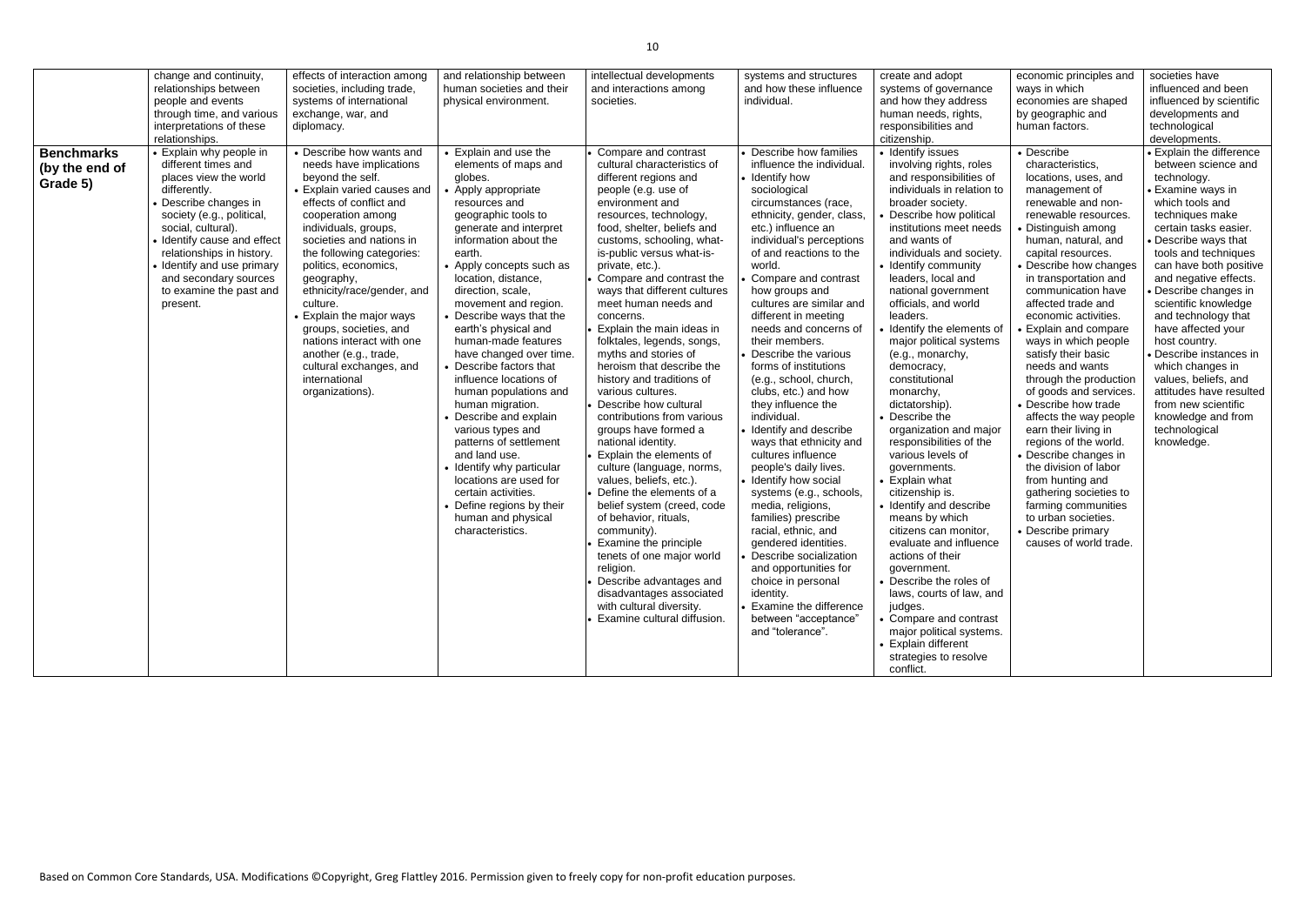**Social Studies – Grade 4**

| <b>Guidelines</b>                                                   | 91 GWV 7<br>Time, Continuity, and<br>Change                                                                                                                                                                                                                                                                                | <b>Connections and</b><br><b>Conflict</b>                                                                                                                                                                                                                                                                                                                                                                        | Geography                                                                                                                                                                                                                                                                                                                                                                                                                                                                       | <b>Culture</b>                                                                                                                                                                                                                                                                                                                                                          | <b>Society and Identity</b><br>(Integrate with<br><b>Science 'Life</b><br>Sciences')                                                                                                                                                                                                                                                                                                                                         | <b>Government</b>                                                                                                                                                                                                                                                                                                                                                                                     | Production,<br>Distribution, and<br><b>Consumption</b>                                                                                                                                                                                                                                                                                                 | Science,<br>Technology, and<br><b>Society</b>                                                                                                                                                                                                                                                                                                                                                     |
|---------------------------------------------------------------------|----------------------------------------------------------------------------------------------------------------------------------------------------------------------------------------------------------------------------------------------------------------------------------------------------------------------------|------------------------------------------------------------------------------------------------------------------------------------------------------------------------------------------------------------------------------------------------------------------------------------------------------------------------------------------------------------------------------------------------------------------|---------------------------------------------------------------------------------------------------------------------------------------------------------------------------------------------------------------------------------------------------------------------------------------------------------------------------------------------------------------------------------------------------------------------------------------------------------------------------------|-------------------------------------------------------------------------------------------------------------------------------------------------------------------------------------------------------------------------------------------------------------------------------------------------------------------------------------------------------------------------|------------------------------------------------------------------------------------------------------------------------------------------------------------------------------------------------------------------------------------------------------------------------------------------------------------------------------------------------------------------------------------------------------------------------------|-------------------------------------------------------------------------------------------------------------------------------------------------------------------------------------------------------------------------------------------------------------------------------------------------------------------------------------------------------------------------------------------------------|--------------------------------------------------------------------------------------------------------------------------------------------------------------------------------------------------------------------------------------------------------------------------------------------------------------------------------------------------------|---------------------------------------------------------------------------------------------------------------------------------------------------------------------------------------------------------------------------------------------------------------------------------------------------------------------------------------------------------------------------------------------------|
| <b>Big Idea</b>                                                     | Beliefs, rituals and celebrations have evolved over time.                                                                                                                                                                                                                                                                  |                                                                                                                                                                                                                                                                                                                                                                                                                  | Navigation techniques<br>and aids have changed<br>over time                                                                                                                                                                                                                                                                                                                                                                                                                     | $\overline{In}$ a community, people<br>share a responsibility<br>toward a common<br>purpose.                                                                                                                                                                                                                                                                            | Personal well-being is<br>dependent on a complex<br>balance of interconnected<br>factors.                                                                                                                                                                                                                                                                                                                                    | Democracy. People can<br>influence decisions that<br>affect them.                                                                                                                                                                                                                                                                                                                                     | There is a relationship<br>between place of<br>production and place<br>of consumption                                                                                                                                                                                                                                                                  |                                                                                                                                                                                                                                                                                                                                                                                                   |
| <b>Essential</b><br><b>Questions</b>                                | What is meant by "the<br>past?"<br>How is the past different<br>from the present?<br>Why is knowing about the<br>past important?<br>How is knowledge about<br>the past preserved?                                                                                                                                          | What is conflict?<br>What is cooperation?<br>Why do groups of people<br>have conflict?<br>Why do groups of people<br>cooperate?<br>How can people work<br>together?                                                                                                                                                                                                                                              | How can location be<br>explained?<br>What makes one place<br>different from another<br>place?<br>Why does someone's<br>physical environment<br>matter?<br>How can you explain<br>where a place is located?                                                                                                                                                                                                                                                                      | What is culture?<br>How is it possible to<br>distinguish between two<br>cultures?<br>How does someone know<br>how to behave, even when<br>that person is not told how<br>to?<br>How do different groups of<br>people living in one place<br>influence a culture?                                                                                                        | How are individuals affected<br>by different social systems?<br>How do different cultures<br>affect people differently?<br>What institutions have the<br>greatest impact on people?<br>Why do people from different<br>cultures sometimes seem<br>different?<br>What is the difference<br>between "tolerance" and<br>"acceptance"?                                                                                           | What is power?<br>How is power gained,<br>justified, and used?<br>How do competing<br>interests influence how<br>power is distributed?<br>How does government<br>affect people's lives?<br>What are the more<br>important responsibilities<br>that people have toward<br>their government?                                                                                                            | Why do people buy<br>what they do?<br>Why cannot people buy<br>whatever they want?<br>What kinds of products<br>are made locally?<br>What kinds are made in<br>other places? How<br>does trade work?                                                                                                                                                   | What is the difference<br>between a tool and a<br>technique?<br>What does the word<br>technology mean?<br>Does technology help<br>people?<br>Is technology always<br>good?<br>How do new<br>technologies change<br>the way people live?<br>How they think?                                                                                                                                        |
| <b>Prompts to</b><br>create<br>understandings                       | • The history of different religions<br>• How holidays have grown out of past events<br>• A comparison of different family rituals and celebrations                                                                                                                                                                        | • Compare/contrast life in the past with life in the present.<br>• What is the same and what is different between religions                                                                                                                                                                                                                                                                                      | How early travelers found<br>their way<br><b>How modern travelers</b><br>find their way<br>How space travelers find<br>their way                                                                                                                                                                                                                                                                                                                                                | • Purpose of a community<br>• Interconnectedness of<br>people in a community<br>• Importance of a shared<br>vision or common<br>purpose                                                                                                                                                                                                                                 | • The concept of well-being<br>• Factors that contribute to<br>well-being<br>Personal issues facing<br>well-being                                                                                                                                                                                                                                                                                                            | The concept of policy<br>• The concept of popular<br>vote<br>The power of mass<br>opinion<br>Appropriate ways to<br>voice disapproval                                                                                                                                                                                                                                                                 | • The means and cost<br>of transportation of<br>goods<br>• The interrelationship<br>of developing and<br>developed<br>economies<br>• The impact of work<br>conditions on<br>production and<br>consumption                                                                                                                                              |                                                                                                                                                                                                                                                                                                                                                                                                   |
| <b>Enduring</b><br><b>Understandings</b><br>(KG through<br>Grade 5) | • The past is a broad term<br>referring to events that<br>happened or people who<br>lived before now.<br>• The past cannot be<br>changed.<br>• Knowing about the past<br>helps us to understand<br>the present better.<br>• The past is preserved in<br>many ways, including in<br>stories and in tales of folk<br>heroes. | Conflict is when people<br>disagree and they<br>become angry or<br>aggressive.<br>Cooperation is when<br>people work together.<br>Conflict occurs for many<br>reasons, but essentially<br>because people have<br>different wants and<br>needs.<br>Cooperation is when<br>people agree that they<br>have a common goal and<br>they work together toward<br>that goal.<br>People can work together<br>in many ways | People depend on their<br>physical environment.<br>• Different physical<br>environments influence<br>different cultures in<br>distinct ways.<br>People adapt their<br>physical environments in<br>different ways.<br>Maps and globes and<br>geographical techniques<br>help people to<br>understand better their<br>physical environment.<br>Regions typically refer to<br>areas of the globe with<br>common physical<br>characteristics and<br>which are in near<br>proximity. | • Culture refers to the<br>common language,<br>norms, values, beliefs,<br>and practices of a<br>distinct people.<br>Culture and a belief<br>system (religion) are<br>closely related.<br>• Culture satisfies basic<br>human needs, such as a<br>sense of belonging.<br>• Peoples' actions<br>influence their culture;<br>someone's culture<br>influences their actions. | Every person can be<br>described in terms of<br>different categories such as<br>ethnicity, gender, and<br>class.<br>Race, ethnicity, gender,<br>and class influence<br>someone's perceptions of<br>and reactions to the world.<br>In a society, various<br>institutions shape and<br>reinforce social structures<br>and patterns.<br>"Socialization" is a process<br>that teaches people how<br>their society is structured. | • Every person has<br>certain rights within and<br>responsibilities to<br>broader society.<br>• Governments are major<br>sources of power within<br>a society.<br>Governments have<br>different forms; all have<br>leaders and judicial<br>systems and most have<br>legislatures.<br>Governments help<br>provide stability within a<br>country by establishing<br>laws and by resolving<br>conflicts. | • People have wants<br>and needs, which<br>differ.<br>People have limited<br>resources and must<br>make decisions about<br>what to produce or<br>buy.<br>People engage in<br>different economic<br>activities and trade to<br>acquire goods and<br>services they do not<br>produce themselves.<br>Trade can be local or<br>extend around the<br>world. | • A tool is a material<br>object used to<br>make a job easier<br>whereas a<br>technique is a<br>process to make a<br>job easier.<br>Tools and<br>techniques<br>generally make our<br>lives easier but<br>sometimes can be<br>used for harmful<br>purposes or have<br>harmful<br>consequences.<br>Science is a field of<br>knowledge that<br>allows humans to<br>understand the<br>physical world. |
| <b>Standards</b>                                                    | <b>Standard 1 Students will</b><br>understand patterns of<br>change and continuity,<br>relationships between<br>people and events through                                                                                                                                                                                  | <b>Standard 2 Students will</b><br>understand causes and<br>effects of interaction among<br>societies, including trade,<br>systems of international                                                                                                                                                                                                                                                              | <b>Standard 3 Students will</b><br>understand the<br>interactions and<br>relationship between<br>human societies and their                                                                                                                                                                                                                                                                                                                                                      | <b>Standard 4 Students will</b><br>understand cultural and<br>intellectual developments<br>and interactions among<br>societies.                                                                                                                                                                                                                                         | <b>Standard 5 Students will</b><br>understand social systems<br>and structures and how<br>these influence individual.                                                                                                                                                                                                                                                                                                        | <b>Standard 6 Students will</b><br>understand why societies<br>create and adopt systems<br>of governance and how<br>they address human                                                                                                                                                                                                                                                                | <b>Standard 7 Students</b><br>will understand<br>fundamental economic<br>principles and ways in<br>which economies are                                                                                                                                                                                                                                 | <b>Standard 8 Students</b><br>will understand how<br>societies have<br>influenced and been<br>influenced by                                                                                                                                                                                                                                                                                       |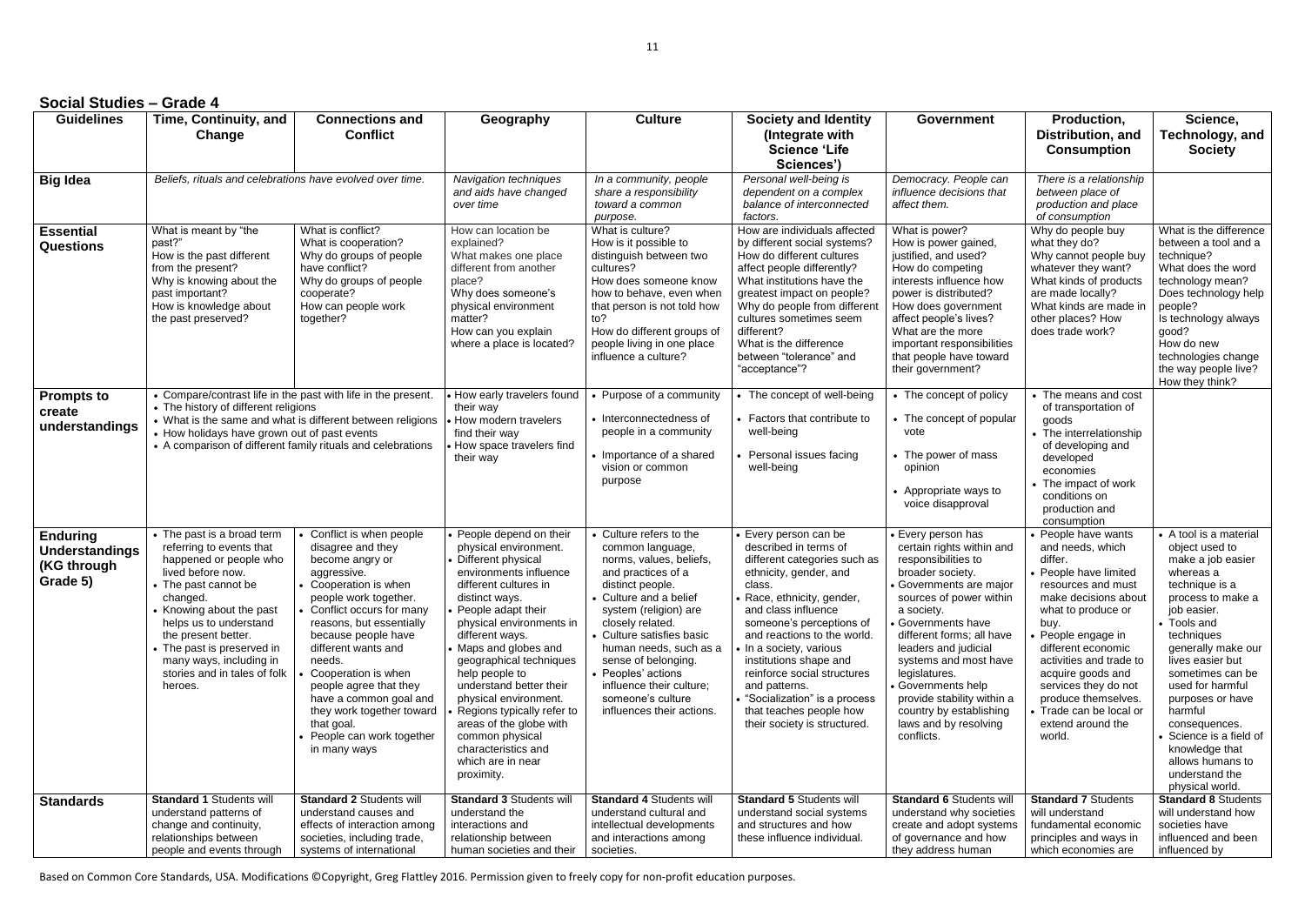|                                                 | time, and various<br>interpretations of these<br>relationships.                                                                                                                                                                                                                                                            | exchange, war, and<br>diplomacy.                                                                                                                                                                                                                                                                                                                                                                                                                                                                   | physical environment.                                                                                                                                                                                                                                                                                                                                                                                                                                                                                                                                                                                                                                                                                                                        |                                                                                                                                                                                                                                                                                                                                                                                                                                                                                                                                                                                                                                                                                                                                                                                                                                                                                                                                                                                                                                                       |                                                                                                                                                                                                                                                                                                                                                                                                                                                                                                                                                                                                                                                                                                                                                                                                                                                                                                           | needs, rights,<br>responsibilities and<br>citizenship.                                                                                                                                                                                                                                                                                                                                                                                                                                                                                                                                                                                                                                                                                                                                                                                                                                                                                 | shaped by geographic<br>and human factors.                                                                                                                                                                                                                                                                                                                                                                                                                                                                                                                                                                                                                                                                                                                               | scientific<br>developments and<br>technological<br>developments.                                                                                                                                                                                                                                                                                                                                                                                                                                                                                         |
|-------------------------------------------------|----------------------------------------------------------------------------------------------------------------------------------------------------------------------------------------------------------------------------------------------------------------------------------------------------------------------------|----------------------------------------------------------------------------------------------------------------------------------------------------------------------------------------------------------------------------------------------------------------------------------------------------------------------------------------------------------------------------------------------------------------------------------------------------------------------------------------------------|----------------------------------------------------------------------------------------------------------------------------------------------------------------------------------------------------------------------------------------------------------------------------------------------------------------------------------------------------------------------------------------------------------------------------------------------------------------------------------------------------------------------------------------------------------------------------------------------------------------------------------------------------------------------------------------------------------------------------------------------|-------------------------------------------------------------------------------------------------------------------------------------------------------------------------------------------------------------------------------------------------------------------------------------------------------------------------------------------------------------------------------------------------------------------------------------------------------------------------------------------------------------------------------------------------------------------------------------------------------------------------------------------------------------------------------------------------------------------------------------------------------------------------------------------------------------------------------------------------------------------------------------------------------------------------------------------------------------------------------------------------------------------------------------------------------|-----------------------------------------------------------------------------------------------------------------------------------------------------------------------------------------------------------------------------------------------------------------------------------------------------------------------------------------------------------------------------------------------------------------------------------------------------------------------------------------------------------------------------------------------------------------------------------------------------------------------------------------------------------------------------------------------------------------------------------------------------------------------------------------------------------------------------------------------------------------------------------------------------------|----------------------------------------------------------------------------------------------------------------------------------------------------------------------------------------------------------------------------------------------------------------------------------------------------------------------------------------------------------------------------------------------------------------------------------------------------------------------------------------------------------------------------------------------------------------------------------------------------------------------------------------------------------------------------------------------------------------------------------------------------------------------------------------------------------------------------------------------------------------------------------------------------------------------------------------|--------------------------------------------------------------------------------------------------------------------------------------------------------------------------------------------------------------------------------------------------------------------------------------------------------------------------------------------------------------------------------------------------------------------------------------------------------------------------------------------------------------------------------------------------------------------------------------------------------------------------------------------------------------------------------------------------------------------------------------------------------------------------|----------------------------------------------------------------------------------------------------------------------------------------------------------------------------------------------------------------------------------------------------------------------------------------------------------------------------------------------------------------------------------------------------------------------------------------------------------------------------------------------------------------------------------------------------------|
| <b>Benchmarks</b><br>(by the end of<br>Grade 5) | • Explain why people in<br>different times and places<br>view the world differently.<br>• Describe changes in<br>society (e.g., political,<br>social, cultural).<br>• Identify cause and effect<br>relationships in history.<br>• Identify and use primary<br>and secondary sources to<br>examine the past and<br>present. | • Describe how wants and<br>needs have implications<br>beyond the self.<br>• Explain varied causes and<br>effects of conflict and<br>cooperation among<br>individuals, groups,<br>societies and nations in<br>the following categories:<br>politics, economics,<br>geography,<br>ethnicity/race/gender, and<br>culture.<br>• Explain the major ways<br>groups, societies, and<br>nations interact with one<br>another (e.g., trade,<br>cultural exchanges, and<br>international<br>organizations). | Explain and use the<br>elements of maps and<br>globes.<br>• Apply appropriate<br>resources and<br>geographic tools to<br>generate and interpret<br>information about the<br>earth.<br>• Apply concepts such as<br>location, distance,<br>direction, scale,<br>movement and region.<br>• Describe ways that the<br>earth's physical and<br>human-made features<br>have changed over<br>time.<br>• Describe factors that<br>influence locations of<br>human populations and<br>human migration.<br>• Describe and explain<br>various types and<br>patterns of settlement<br>and land use.<br>• Identify why particular<br>locations are used for<br>certain activities.<br>• Define regions by their<br>human and physical<br>characteristics. | Compare and contrast<br>cultural characteristics of<br>different regions and<br>people (e.g. use of<br>environment and<br>resources, technology,<br>food, shelter, beliefs and<br>customs, schooling,<br>what-is-public versus<br>what-is-private, etc.).<br>• Compare and contrast<br>the ways that different<br>cultures meet human<br>needs and concerns.<br><b>Explain the main ideas in</b><br>folktales, legends, songs,<br>myths and stories of<br>heroism that describe the<br>history and traditions of<br>various cultures.<br>Describe how cultural<br>contributions from<br>various groups have<br>formed a national<br>identity.<br><b>Explain the elements of</b><br>culture (language,<br>norms, values, beliefs,<br>$etc.$ ).<br>Define the elements of a<br>belief system (creed,<br>code of behavior, rituals,<br>community).<br>• Examine the principle<br>tenets of one major world<br>religion.<br>• Describe advantages<br>and disadvantages<br>associated with cultural<br>diversity.<br><b>Examine cultural</b><br>diffusion. | Describe how families<br>influence the individual.<br>Identify how sociological<br>circumstances (race,<br>ethnicity, gender, class,<br>etc.) influence an<br>individual's perceptions of<br>and reactions to the world.<br>Compare and contrast how<br>groups and cultures are<br>similar and different in<br>meeting needs and<br>concerns of their members.<br>Describe the various forms<br>of institutions (e.g., school,<br>church, clubs, etc.) and<br>how they influence the<br>individual.<br>Identify and describe ways<br>that ethnicity and cultures<br>influence people's daily<br>lives.<br>Identify how social systems<br>(e.g., schools, media,<br>religions, families)<br>prescribe racial, ethnic, and<br>gendered identities.<br>Describe socialization and<br>opportunities for choice in<br>personal identity.<br>Examine the difference<br>between "acceptance" and<br>"tolerance". | · Identify issues involving<br>rights, roles and<br>responsibilities of<br>individuals in relation to<br>broader society.<br>Describe how political<br>institutions meet needs<br>and wants of individuals<br>and society.<br>• Identify community<br>leaders, local and<br>national government<br>officials, and world<br>leaders.<br>Identify the elements of<br>major political systems<br>(e.g., monarchy,<br>democracy,<br>constitutional<br>monarchy, dictatorship).<br>Describe the<br>organization and major<br>responsibilities of the<br>various levels of<br>governments.<br>Explain what citizenship<br>Identify and describe<br>means by which<br>citizens can monitor,<br>evaluate and influence<br>actions of their<br>government.<br>• Describe the roles of<br>laws, courts of law, and<br>judges.<br>• Compare and contrast<br>major political systems.<br>• Explain different<br>strategies to resolve<br>conflict. | Describe<br>characteristics,<br>locations, uses, and<br>management of<br>renewable and non-<br>renewable resources.<br>Distinguish among<br>human, natural, and<br>capital resources.<br>• Describe how<br>changes in<br>transportation and<br>communication have<br>affected trade and<br>economic activities.<br>• Explain and compare<br>ways in which people<br>satisfy their basic<br>needs and wants<br>through the<br>production of goods<br>and services.<br>• Describe how trade<br>affects the way<br>people earn their<br>living in regions of the<br>world.<br>• Describe changes in<br>the division of labor<br>from hunting and<br>gathering societies to<br>farming communities<br>to urban societies.<br>• Describe primary<br>causes of world<br>trade. | <b>Explain the</b><br>difference between<br>science and<br>technology.<br>Examine ways in<br>which tools and<br>techniques make<br>certain tasks easier.<br>Describe ways that<br>tools and techniques<br>can have both<br>positive and<br>negative effects.<br>Describe changes in<br>scientific knowledge<br>and technology that<br>have affected your<br>host country.<br>Describe instances<br>in which changes in<br>values, beliefs, and<br>attitudes have<br>resulted from new<br>scientific knowledge<br>and from<br>technological<br>knowledge. |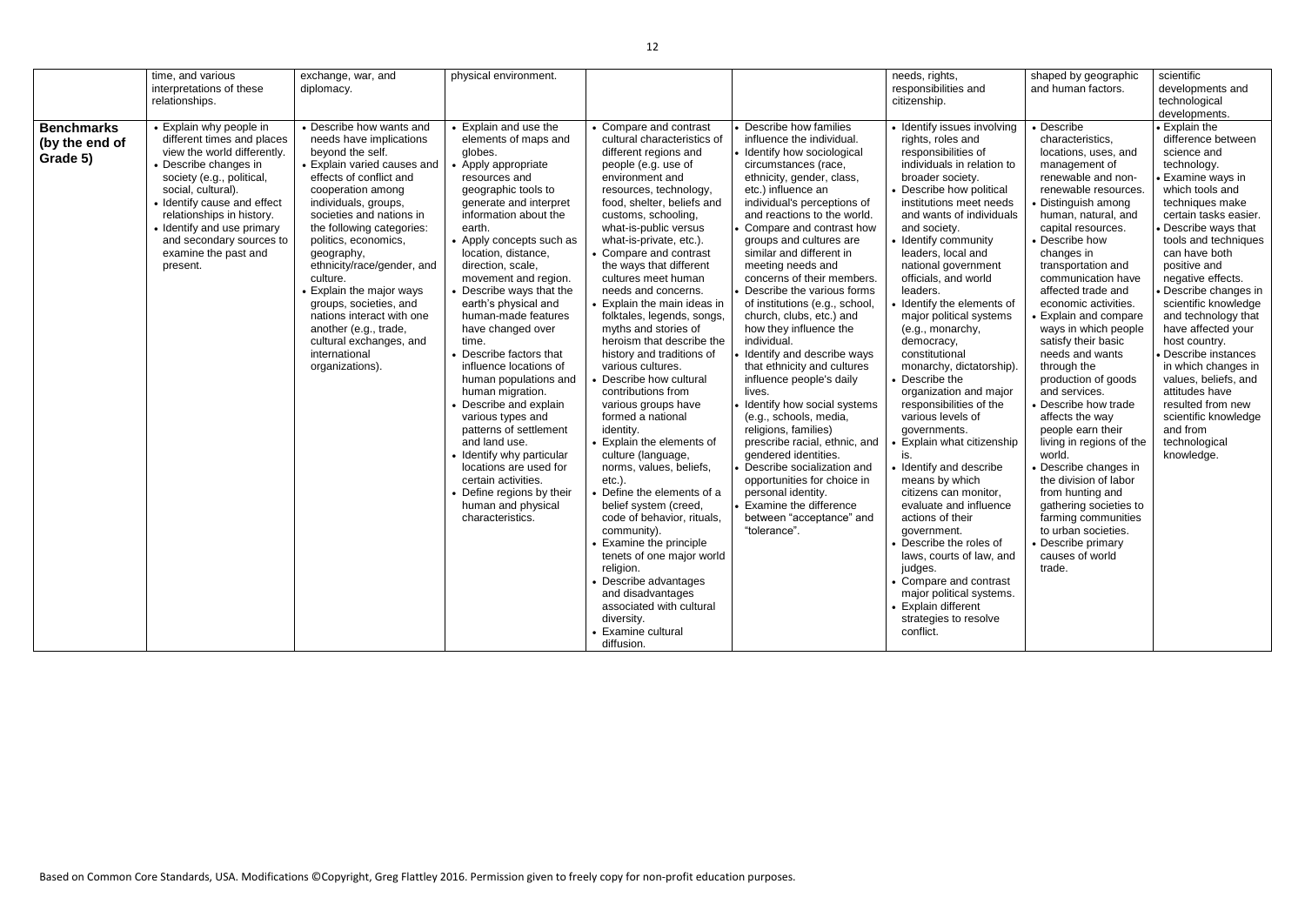#### **Social Studies – Grade 5**

| <b>Guidelines</b>                                                   | Time, Continuity,<br>and Change                                                                                                                                                                                                                                                                                               | <b>Connections and</b><br><b>Conflict</b>                                                                                                                                                                                                                                                                                                                                                                            | Geography                                                                                                                                                                                                                                                                                                                                                                                                                                                                    | <b>Culture</b>                                                                                                                                                                                                                                                                                                                                                      | <b>Society and Identity</b>                                                                                                                                                                                                                                                                                                                                                                                                        | <b>Government</b>                                                                                                                                                                                                                                                                                                                                                                                   | Production,<br>Distribution, and<br><b>Consumption</b>                                                                                                                                                                                                                                                                                                        | Science,<br>Technology,<br>and Society                                                                                                                                                                                                                                                                                                                                                            |
|---------------------------------------------------------------------|-------------------------------------------------------------------------------------------------------------------------------------------------------------------------------------------------------------------------------------------------------------------------------------------------------------------------------|----------------------------------------------------------------------------------------------------------------------------------------------------------------------------------------------------------------------------------------------------------------------------------------------------------------------------------------------------------------------------------------------------------------------|------------------------------------------------------------------------------------------------------------------------------------------------------------------------------------------------------------------------------------------------------------------------------------------------------------------------------------------------------------------------------------------------------------------------------------------------------------------------------|---------------------------------------------------------------------------------------------------------------------------------------------------------------------------------------------------------------------------------------------------------------------------------------------------------------------------------------------------------------------|------------------------------------------------------------------------------------------------------------------------------------------------------------------------------------------------------------------------------------------------------------------------------------------------------------------------------------------------------------------------------------------------------------------------------------|-----------------------------------------------------------------------------------------------------------------------------------------------------------------------------------------------------------------------------------------------------------------------------------------------------------------------------------------------------------------------------------------------------|---------------------------------------------------------------------------------------------------------------------------------------------------------------------------------------------------------------------------------------------------------------------------------------------------------------------------------------------------------------|---------------------------------------------------------------------------------------------------------------------------------------------------------------------------------------------------------------------------------------------------------------------------------------------------------------------------------------------------------------------------------------------------|
| <b>Big Idea</b>                                                     | Past civilizations shape<br>present day systems<br>and technologies                                                                                                                                                                                                                                                           | Revolution as a tool for<br>change.                                                                                                                                                                                                                                                                                                                                                                                  | People form, change, and adapt their communities due to<br>their unique geographical surroundings.                                                                                                                                                                                                                                                                                                                                                                           |                                                                                                                                                                                                                                                                                                                                                                     | The growth cycle impacts<br>on our physical, mental,<br>social and emotional life.                                                                                                                                                                                                                                                                                                                                                 | The type of government a<br>country has affects the<br>quality of life of its citizens                                                                                                                                                                                                                                                                                                              | Free markets are<br>self-regulating                                                                                                                                                                                                                                                                                                                           | <b>Exploration leads to</b><br>discovery                                                                                                                                                                                                                                                                                                                                                          |
| <b>Essential</b><br><b>Questions</b>                                | What is meant by "the<br>past?"<br>How is the past different<br>from the present?<br>Why is knowing about the<br>past important?<br>How is knowledge about<br>the past preserved?                                                                                                                                             | What is conflict?<br>What is cooperation?<br>Why do groups of people<br>have conflict?<br>Why do groups of people<br>cooperate?<br>How can people work<br>together?                                                                                                                                                                                                                                                  | How can location be<br>explained?<br>What makes one place<br>different from another place?<br>Why does someone's<br>physical environment matter?<br>How can you explain where a<br>place is located?                                                                                                                                                                                                                                                                         | What is culture?<br>How is it possible to distinguish<br>between two cultures?<br>How does someone know how<br>to behave, even when that<br>person is not told how to?<br>How do different groups of<br>people living in one place<br>influence a culture?                                                                                                          | How are individuals<br>affected by different social<br>systems?<br>How do different cultures<br>affect people differently?<br>What institutions have the<br>greatest impact on<br>people?<br>Why do people from<br>different cultures<br>sometimes seem<br>different?<br>What is the difference<br>between "tolerance" and<br>"acceptance"?                                                                                        | What is power?<br>How is power gained,<br>justified, and used?<br>How do competing<br>interests influence how<br>power is distributed?<br>How does government<br>affect people's lives?<br>What are the more<br>important responsibilities<br>that people have toward<br>their government?                                                                                                          | Why do people buy<br>what they do?<br>Why cannot people<br>buy whatever they<br>want?<br>What kinds of<br>products are made<br>locally?<br>What kinds are made<br>in other places? How<br>does trade work?                                                                                                                                                    | What is the<br>difference between a<br>tool and a<br>technique?<br>What does the word<br>technology mean?<br>Does technology<br>help people?<br>Is technology always<br>good?<br>How do new<br>technologies change<br>the way people live?<br>How they think?                                                                                                                                     |
| <b>Prompts to</b><br>create<br>understandings                       | • Aspects of past<br>civilizations that have<br>survived<br>Reasons these<br>systems and<br>technologies<br>developed<br>• Why modern societies<br>continue to use<br>adaptations of these<br>systems and<br>technologies<br>• Implications for the<br>future                                                                 | Comparison of<br>revolutions in other<br>places and times<br>• How change occurs after<br>a revolution<br>Case study: The<br><b>American Revolution</b>                                                                                                                                                                                                                                                              | • How geography shapes and reshapes communities<br>• Ways people connect their environment and lifestyle                                                                                                                                                                                                                                                                                                                                                                     |                                                                                                                                                                                                                                                                                                                                                                     | Stages of growth and<br>development<br>Social and emotional<br>pressure of puberty<br>Physical changes during<br>adolescence<br><b>Transitioning to Middle</b><br>School                                                                                                                                                                                                                                                           | • The different models of<br>government<br>• the effect of different<br>levels of transparency in<br>government<br>• The role of the media in<br>politics                                                                                                                                                                                                                                           | How competition<br>works<br>• The balance<br>between quality<br>and cost<br>How a free market<br>economy affects<br>standards of living                                                                                                                                                                                                                       | Forms of<br>exploration<br>Contributions of<br>influential<br>explorers<br>What we learn<br>through<br>exploration and<br>discoveries                                                                                                                                                                                                                                                             |
| <b>Enduring</b><br><b>Understandings</b><br>(KG through<br>Grade 5) | • The past is a broad<br>term referring to events<br>that happened or<br>people who lived before<br>now.<br>• The past cannot be<br>changed.<br>• Knowing about the past<br>helps us to understand<br>the present better.<br>• The past is preserved<br>in many ways, including<br>in stories and in tales of<br>folk heroes. | Conflict is when people<br>disagree and they<br>become angry or<br>aggressive.<br>• Cooperation is when<br>people work together.<br>• Conflict occurs for many<br>reasons, but essentially<br>because people have<br>different wants and<br>needs.<br>Cooperation is when<br>people agree that they<br>have a common goal and<br>they work together toward<br>that goal.<br>People can work together<br>in many ways | People depend on their<br>physical environment.<br>• Different physical<br>environments influence<br>different cultures in distinct<br>ways.<br>People adapt their physical<br>environments in different<br>ways.<br>Maps and globes and<br>geographical techniques<br>help people to understand<br>better their physical<br>environment.<br>Regions typically refer to<br>areas of the globe with<br>common physical<br>characteristics and which<br>are in near proximity. | • Culture refers to the common<br>language, norms, values,<br>beliefs, and practices of a<br>distinct people.<br>• Culture and a belief system<br>(religion) are closely related.<br>• Culture satisfies basic human<br>needs, such as a sense of<br>belonging.<br>• Peoples' actions influence<br>their culture; someone's<br>culture influences their<br>actions. | Every person can be<br>described in terms of<br>different categories such<br>as ethnicity, gender, and<br>class.<br>Race, ethnicity, gender,<br>and class influence<br>someone's perceptions<br>of and reactions to the<br>world.<br>In a society, various<br>institutions shape and<br>reinforce social<br>structures and patterns.<br>"Socialization" is a<br>process that teaches<br>people how their society<br>is structured. | Every person has certain<br>rights within and<br>responsibilities to<br>broader society.<br>· Governments are major<br>sources of power within<br>a society.<br>Governments have<br>different forms; all have<br>leaders and judicial<br>systems and most have<br>legislatures.<br>Governments help<br>provide stability within a<br>country by establishing<br>laws and by resolving<br>conflicts. | People have wants<br>and needs, which<br>differ.<br>• People have limited<br>resources and must<br>make decisions<br>about what to<br>produce or buy.<br>• People engage in<br>different economic<br>activities and trade<br>to acquire goods<br>and services they<br>do not produce<br>themselves.<br>• Trade can be local<br>or extend around<br>the world. | A tool is a material<br>object used to<br>make a job easier<br>whereas a<br>technique is a<br>process to make a<br>job easier.<br>• Tools and<br>techniques<br>generally make<br>our lives easier but<br>sometimes can be<br>used for harmful<br>purposes or have<br>harmful<br>consequences.<br>Science is a field<br>of knowledge that<br>allows humans to<br>understand the<br>physical world. |
| <b>Standards</b>                                                    | <b>Standard 1 Students will</b><br>understand patterns of                                                                                                                                                                                                                                                                     | <b>Standard 2 Students will</b><br>understand causes and                                                                                                                                                                                                                                                                                                                                                             | <b>Standard 3 Students will</b><br>understand the interactions                                                                                                                                                                                                                                                                                                                                                                                                               | <b>Standard 4 Students will</b><br>understand cultural and                                                                                                                                                                                                                                                                                                          | <b>Standard 5 Students will</b><br>understand social systems                                                                                                                                                                                                                                                                                                                                                                       | <b>Standard 6 Students will</b><br>understand why societies                                                                                                                                                                                                                                                                                                                                         | <b>Standard 7 Students</b><br>will understand                                                                                                                                                                                                                                                                                                                 | <b>Standard 8</b><br>Students will                                                                                                                                                                                                                                                                                                                                                                |